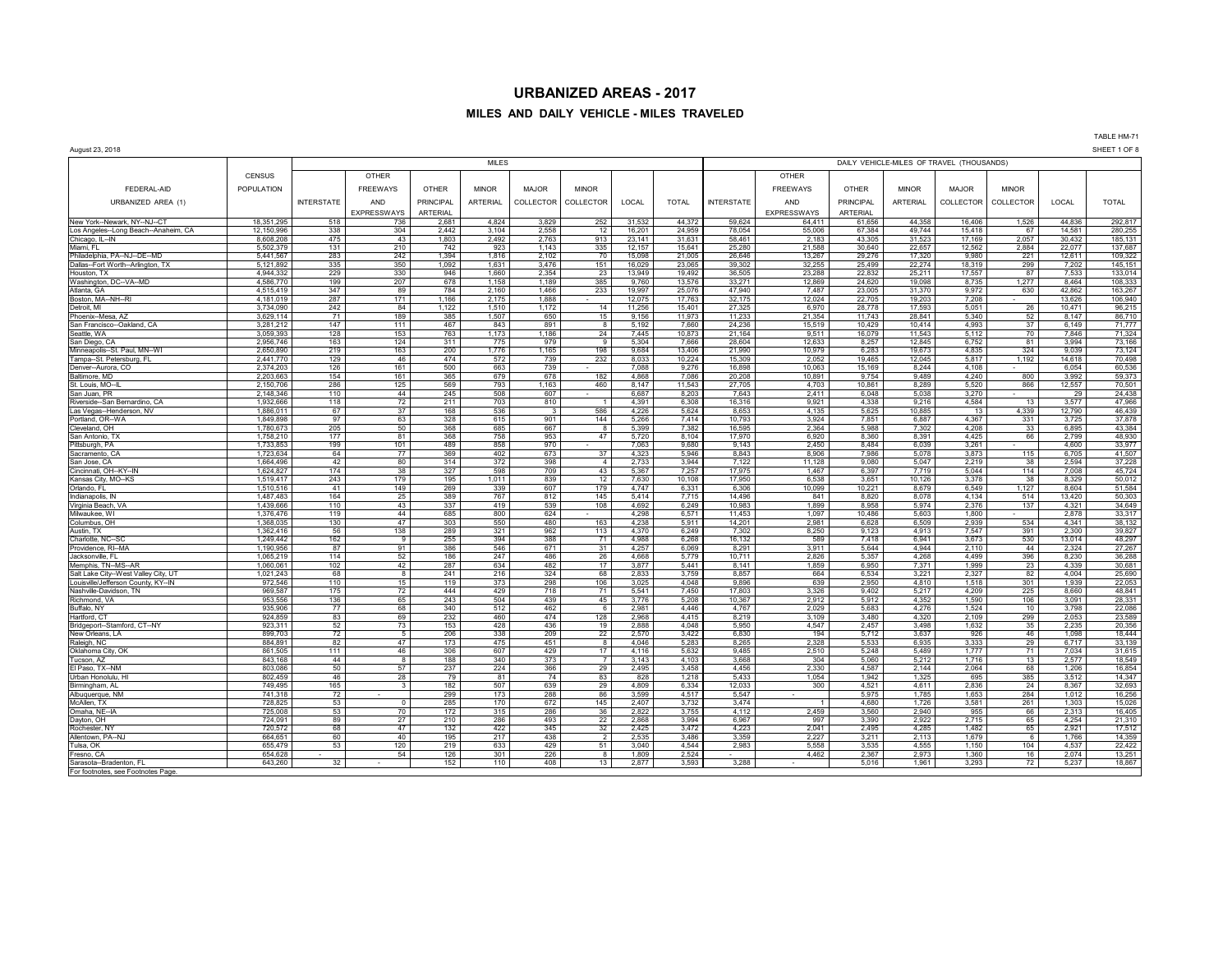## **MILES AND DAILY VEHICLE - MILES TRAVELED**

TABLE HM-71<br>SHEET 2 OF 8

| August 23, 2018                                  |                    |                   |                 |                 |                 |              |                                  |                |                |                   |                 |                  |                 |                                           |                     |                | SHEET 2 OF       |
|--------------------------------------------------|--------------------|-------------------|-----------------|-----------------|-----------------|--------------|----------------------------------|----------------|----------------|-------------------|-----------------|------------------|-----------------|-------------------------------------------|---------------------|----------------|------------------|
|                                                  |                    |                   |                 |                 | <b>MILES</b>    |              |                                  |                |                |                   |                 |                  |                 | DAILY VEHICLE-MILES OF TRAVEL (THOUSANDS) |                     |                |                  |
|                                                  | <b>CENSUS</b>      |                   | OTHER           |                 |                 |              |                                  |                |                |                   | OTHER           |                  |                 |                                           |                     |                |                  |
| FEDERAL-AID                                      | POPULATION         |                   | <b>FREEWAYS</b> | <b>OTHER</b>    | <b>MINOR</b>    | <b>MAJOR</b> | <b>MINOR</b>                     |                |                |                   | <b>FREEWAYS</b> | OTHER            | <b>MINOR</b>    | <b>MAJOR</b>                              | <b>MINOR</b>        |                |                  |
|                                                  |                    |                   |                 |                 |                 |              |                                  |                |                |                   |                 |                  |                 |                                           |                     |                |                  |
| URBANIZED AREA (1)                               |                    | <b>INTERSTATE</b> | AND             | PRINCIPAL       | <b>ARTERIAL</b> | COLLECTOR    | COLLECTOR                        | LOCAL          | <b>TOTAL</b>   | <b>INTERSTATE</b> | AND             | <b>PRINCIPAL</b> | <b>ARTERIAL</b> | COLLECTOR                                 | COLLECTOR           | LOCAL          | <b>TOTAL</b>     |
|                                                  |                    |                   | EXPRESSWAYS     | <b>ARTERIAL</b> |                 |              |                                  |                |                |                   | EXPRESSWAYS     | ARTERIAL         |                 |                                           |                     |                |                  |
| Springfield, MA--CT                              | 621.300            | 84                | 16              | 250             | 485             | 323          | 35                               | 2.293          | 3.485          | 5.389             | 442             | 3,103            | 3.739           | 1,122                                     | 70                  | 1.919          | 15,785           |
| Concord, CA                                      | 615.968            | 43                | 21              | 130             | 182             | 215          | 9                                | 1.564          | 2,164          | 7.453             | 2,877           | 3,162            | 2,218           | 1,352                                     | 6                   | 777            | 17,845           |
| Albany--Schenectady, NY                          | 594,962            | 95                | 25              | 205             | 263             | 363          | 26                               | 2,208          | 3,185          | 5,792             | 678             | 3,388            | 2,135           | 1,276                                     | 62                  | 2,885          | 16,215           |
| Baton Rouge, LA                                  | 594,309            | 65                |                 | 254             | 275             | 304          | 59                               | 1,660          | 2,617          | 5,711             |                 | 5,395            | 3,119           | 1,573                                     | 195                 | 628            | 16,622           |
| Mission Viejo--Lake Forest--San Clemente, CA     | 583,681            | 23                | 18              | 138             | 127             | 106          | $\sim$                           | 987            | 1,398          | 5.656             | 628             | 3,799            | 1,876           | 770                                       |                     | 1,251          | 13,980           |
| Grand Rapids, MI                                 | 569,935            | 52                | 49              | 180             | 426             | 318          |                                  | 1,930          | 2,955          | 3,088             | 3,019           | 3,841            | 4,032           | 1,382                                     |                     | 1,381          | 16,744           |
| Akron, OH                                        | 569,499            | 65                | 27              | 160             | 261             | 330          | $\mathbf{g}$                     | 2,452          | 3,302          | 4,802             | 1,390           | 2,140            | 2,358           | 1,511                                     | 13                  | 3,184          | 15,398           |
| New Haven, CT                                    | 562,839            | 67                | 41              | 113             | 309             | 331          | 53                               | 1,723          | 2,639          | 5.696             | 1.999           | 1,726            | 2,457           | 1,241                                     | 119                 | 765            | 14,002           |
| Colorado Springs, CO                             | 559,409            | 36                | 49              | 186             | 207             | 149          |                                  | 1,840          | 2,468          | 3,478             | 1,934           | 3,910            | 1,731           | 414                                       | 1,060               | 1,274          | 12,740           |
| Knoxville, TN                                    | 558,696            | 76                | $\overline{7}$  | 226             | 398             | 299          | 564                              | 3,450          | 5,022          | 6,637             | 190             | 5,189            | 3,718           | 1,163                                     |                     | 4,819          | 22,775           |
| Columbia, SC<br>Charleston--North Charleston, SC | 549,777<br>548,404 | 90<br>43          | 10<br>13        | 133<br>146      | 245<br>143      | 381<br>195   | $\overline{0}$<br>$\overline{4}$ | 2,887<br>1,687 | 3,747<br>2,232 | 6,903<br>3,915    | 400<br>483      | 2,948<br>4,216   | 3,107<br>2,782  | 1,826<br>1.464                            | 3<br>$\overline{4}$ | 1,335<br>882   | 16,522<br>13,745 |
| Ogden--Layton, UT                                | 546,026            | 66                | 11              | 133             | 137             | 193          | 96                               | 1,788          | 2,424          | 5,834             | 267             | 2,968            | 1,440           | 1,015                                     | 273                 | 2,247          | 14,044           |
| Cape Coral, FL                                   | 530,290            | 21                | 5               | 139             | 149             | 240          | 91                               | 2,692          | 3,336          | 1,947             | 303             | 4.438            | 3,235           | 2,125                                     | 288                 | 4.900          | 17,235           |
| Bakersfield, CA                                  | 523.994            |                   | 39              | 171             | 193             | 163          | $\overline{1}$                   | 1.580          | 2.147          |                   | 2.714           | 3.012            | 1.768           | 781                                       | 22                  | 1.274          | 9,569            |
| Toledo, OH--MI                                   | 507,643            | 73                | 12              | 158             | 235             | 310          | 32                               | 1,872          | 2,691          | 3,933             | 429             | 2,703            | 2.045           | 1,509                                     | 66                  | 2,350          | 13,036           |
| Worcester, MA--CT                                | 486,514            | 97                | 15              | 178             | 402             | 331          | 20                               | 2,006          | 3,049          | 6,338             | 578             | 2,885            | 2,939           | 1,179                                     | 31                  | 1,323          | 15,274           |
| Provo--Orem, UT                                  | 482,819            | 40                |                 | 111             | 107             | 185          | 140                              | 1,705          | 2,288          | 5,190             |                 | 2,755            | 1,188           | 732                                       | 176                 | 2,001          | 12,042           |
| Wichita, KS                                      | 472,870            | 58                | 60              | 15              | 218             | 422          | 220                              | 2,093          | 3,084          | 2,222             | 2,206           | 246              | 2.823           | 2,340                                     | 363                 | 1,521          | 11,721           |
| Palm Bay--Melbourne, FL                          | 452,791            | 40                | 13              | 162             | 146             | 141          | 75                               | 2,180          | 2,757          | 2,918             | 495             | 4,700            | 1,983           | 863                                       | 279                 | 3,967          | 15,205           |
| Des Moines, IA                                   | 450,070            | 61                |                 | 148             | 327             | 299          | $\mathbf 0$                      | 1,859          | 2,696          | 4,388             |                 | 2,815            | 2,407           | 878                                       | $\Omega$            | 1,221          | 11,710           |
| Harrisburg, PA                                   | 444,474            | 95                | 39              | 117             | 184             | 344          |                                  | 1.805          | 2.583          | 5,298             | 1.856           | 1.968            | 1,790           | 1.334                                     |                     | 1.146          | 13,392           |
| Murrieta--Temecula--Menifee, CA                  | 441,546            | 42                |                 | 30              | 106             | 172          |                                  | 1,335          | 1,686          | 4.948             |                 | 843              | 1,751           | 1,317                                     |                     | 1,097          | 9,957            |
| Little Rock, AR                                  | 431,388            | 97                | 30              | 95              | 456             | 507          | 17                               | 2,111          | 3,311          | 7,079             | 1,446           | 1,967            | 3,621           | 1,211                                     | 15                  | 1,250          | 16,588           |
| Poughkeepsie--Newburgh, NY--NJ                   | 423,566            | 69                | 41              | 141             | 283             | 540          | 25                               | 2,345          | 3,444          | 3,750             | 1,891           | 2,256            | 2,539           | 2,292                                     | 63                  | 2,904          | 15,694           |
| Syracuse, NY                                     | 412,317            | 77                | 32              | 88              | 237             | 210          | $\overline{7}$                   | 1.431          | 2.081          | 3.669             | 847             | 1,324            | 1.941           | 756                                       | 14                  | 1,987          | 10,539           |
| Lancaster, PA                                    | 402,004            | 17                | 44              | 57              | 200             | 332          |                                  | 1.382          | 2,033          | 556               | 2,655           | 844              | 2,359           | 1,391                                     |                     | 1,049          | 8,853            |
| Madison, WI                                      | 401,661            | 18                | 44              | 141             | 180             | 314          |                                  | 1,288          | 1,985          | 1,257             | 2,592           | 2,437            | 1,138           | 849                                       |                     | 573            | 8,846            |
| Greenville, SC                                   | 400.492            | 42                | 14              | 97              | 283             | 455          | 12                               | 1.850          | 2.753          | 2.915             | 241             | 2.447            | 3.096           | 1.679                                     | 13                  | 650            | 11,042           |
| Reno, NV--CA                                     | 392.141            | 40                | 16              | 104             | 204             |              | 170                              | 1.141          | 1,674          | 2.834             | 766             | 2,009            | 1.670           |                                           | 459                 | 525            | 8,264            |
| Winston-Salem, NC                                | 391,024            | 46                | 79              | 51              | 152             | 400          | $\overline{\mathbf{3}}$          | 2,293          | 3,024          | 2,820             | 3,570           | 802              | 1,725           | 2,354                                     | 17                  | 4,185          | 15,474           |
| Spokane, WA                                      | 387,847            | 27                | 18              | 180             | 216             | 175          | $\overline{1}$                   | 1,401          | 2,019          | 2,111             | 307             | 3,052            | 1,390           | 449                                       | $\mathsf 0$         | 903            | 8,212            |
| Youngstown, OH--PA                               | 387.550            | 47                | 53              | 133             | 220             | 288          | $\overline{1}$                   | 1,861          | 2,604          | 1,603             | 1,292           | 1,587            | 1,594           | 1,242                                     | $\overline{4}$      | 2,349          | 9,671            |
| Augusta-Richmond County, GA--SC<br>Scranton, PA  | 386,787<br>381,502 | 46<br>75          | 8<br>21         | 188<br>118      | 261<br>225      | 225<br>223   | 10                               | 2,117<br>1,497 | 2,856<br>2,159 | 2,274<br>2,727    | 186<br>539      | 3,440<br>1,516   | 2,311<br>1,544  | 908<br>670                                | 23                  | 2,504<br>1,042 | 11,647<br>8,038  |
|                                                  | 381.112            | 43                | 33              | 120             | 375             | 231          | 75                               | 2,136          | 3,014          | 3,783             | 1,273           | 2.419            | 2.894           | 722                                       | 131                 | 2,207          | 13,428           |
| Chattanooga, TN--GA<br>Port St. Lucie, FL        | 376,047            | 22                | 24              | 120             | 186             | 125          | 72                               | 1,409          | 1,958          | 1,550             | 905             | 3,310            | 1,691           | 600                                       | 314                 | 2,563          | 10,934           |
| Stockton, CA                                     | 370,583            | 21                | 20              | 89              | 71              | 140          | $\overline{1}$                   | 894            | 1,236          | 2,270             | 1,608           | 1,484            | 533             | 784                                       | $\overline{5}$      | 629            | 7,313            |
| Oxnard, CA                                       | 367,260            |                   | 25              | 110             | 78              | 114          |                                  | 728            | 1,055          |                   | 2,091           | 2,348            | 798             | 722                                       |                     | 491            | 6,449            |
| Denton--Lewisville, TX                           | 366,174            | 36                | 6               | 83              | 120             | 276          | 17                               | 1,205          | 1,743          | 3,158             | 638             | 2,079            | 1,486           | 1.243                                     | 18                  | 528            | 9,150            |
| Modesto, CA                                      | 358,172            |                   | 17              | 80              | 98              | 220          | $\overline{4}$                   | 881            | 1,301          |                   | 2,018           | 1,636            | 1,131           | 1,045                                     | 18                  | 653            | 6,501            |
| Flint, MI                                        | 356,218            | 64                | 15              | 118             | 305             | 207          | $\overline{\phantom{a}}$         | 1,375          | 2,085          | 3,566             | 819             | 1,658            | 2,436           | 772                                       | $\sim$              | 1,145          | 10,396           |
| Jackson, MS                                      | 351,478            | 84                |                 | 309             | 314             | 437          | $\sim$                           | 2,273          | 3,417          | 5,039             |                 | 4,525            | 1,852           | 1,355                                     | $\sim$              | 1,956          | 14,728           |
| Boise City, ID                                   | 349.684            | 22                | 6               | 142             | 183             | 185          | $\sim$                           | 1.459          | 1,997          | 1.804             | 124             | 2.714            | 1,547           | 503                                       |                     | 953            | 7,645            |
| Palm Coast--Daytona Beach--Port Orange, FL       | 349,064            | 55                |                 | 185             | 89              | 145          | 87                               | 1,962          | 2,524          | 2,860             |                 | 3,867            | 870             | 879                                       | 329                 | 3,570          | 12,375           |
| Durham, NC                                       | 347,602            | 45                | 35              | 93              | 138             | 156          | 38                               | 1,346          | 1,850          | 3,975             | 1,733           | 1,991            | 1,581           | 1,045                                     | 155                 | 2,907          | 13,388           |
| Indio--Cathedral City, CA                        | 345.580            | 27                | $\overline{7}$  | 80              | 139             | 200          | $\mathbf{3}$                     | 782            | 1,238          | 2,153             | 177             | 2,084            | 2,168           | 1.391                                     | 18                  | 593            | 8,584            |
| Lancaster--Palmdale, CA                          | 341,219            |                   | 13              | 100             | 285             | 156          | $\overline{2}$                   | 792            | 1,349          |                   | 1,032           | 1,485            | 2,454           | 521                                       | 9                   | 507            | 6,008            |
| Pensacola, FL-AL                                 | 340,067            | 34                |                 | 94              | 167             | 201          | 18                               | 2,444          | 2,958          | 1,776             |                 | 2,270            | 2,967           | 1,486                                     | 66                  | 4,199          | 12,764           |
| Victorville--Hesperia, CA                        | 328,454            | 18                |                 | 61              | 306             | 239          | $\mathcal{D}$                    | 1,341          | 1,968          | 1,624             | $\sim$          | 1,390            | 2,134           | 634                                       | 5                   | 885            | 6,672            |
| Mobile, AL                                       | 326,183            | 50                |                 | 143             | 200             | 168          | $\overline{1}$                   | 2,157          | 2,720          | 3,244             |                 | 2,751            | 2,153           | 779                                       | $\overline{1}$      | 3.046          | 11,975           |
| Corpus Christi, TX                               | 320,069            | 19                | 43<br>34        | 79              | 97<br>66        | 233          | $\overline{2}$                   | 1,055          | 1,529          | 1,179             | 2.869           | 1,331            | 1,220           | 998                                       |                     | 425            | 8,022            |
| Kissimmee, FL                                    | 314,071            |                   |                 | 82              | 235             | 132<br>147   | 30<br>$\overline{4}$             | 1,088<br>996   | 1,432          | 2.564             | 1,784           | 2,977            | 1,525<br>1.969  | 1,074<br>589                              | 150                 | 1,980<br>561   | 9,492            |
| Lansing, MI<br>Fort Wayne, IN                    | 313,532<br>313,492 | 54<br>32          | 17<br>6         | 87<br>49        | 229             | 177          | $^{\circ}$                       | 1,157          | 1,541<br>1,651 | 1.651             | 635<br>149      | 1,416<br>1,061   | 2,646           | 809                                       |                     | 2,854          | 7,740<br>9,171   |
| Greensboro, NC                                   | 311,810            | 59                | 39              | 70              | 223             | 187          | 14                               | 1,491          | 2,084          | 4,336             | 1,619           | 1,500            | 2,480           | 966                                       | 39                  | 1,996          | 12,936           |
| Bonita Springs, FL                               | 310,298            | 22                |                 | 38              | 103             | 99           | 24                               | 1,202          | 1.489          | 1,797             |                 | 1,432            | 3.069           | 1,506                                     | 111                 | 2,183          | 10,099           |
| Favetteville, NC                                 | 310.282            | 12                | 26              | 108             | 165             | 80           | 27                               | 1.369          | 1.787          | 583               | 765             | 2.832            | 2.218           | 595                                       | 143                 | 1,322          | 8,457            |
| Santa Rosa, CA                                   | 308.231            |                   | 37              | 33              | 119             | 157          | $\overline{1}$                   | 747            | 1,094          |                   | 2,970           | 661              | 1,476           | 978                                       | 5                   | 646            | 6,737            |
| Aguadilla--Isabela--San Sebastian, PR            | 306,196            | 26                |                 | 40              | 108             | 142          |                                  | 1,662          | 1,977          | 888               |                 | 671              | 828             | 511                                       |                     | 3              | 2,901            |
| Ann Arbor, MI                                    | 306,022            | 26                | 25              | 77              | 217             | 149          |                                  | 801            | 1,296          | 2,025             | 1,674           | 1,502            | 1.734           | 592                                       |                     | 638            | 8,165            |
| Shreveport, LA                                   | 298,317            | 61                | 10 <sub>1</sub> | 96              | 223             | 136          | $\overline{2}$                   | 1,301          | 1,829          | 3,574             | 482             | 1,972            | 1.786           | 589                                       | 11                  | 467            | 8,880            |
| Rockford, IL                                     | 296,863            | 32                | 13              | 146             | 150             | 216          | 59                               | 1,363          | 1,979          | 1,636             | 315             | 2,269            | 1,060           | 640                                       | 71                  | 974            | 6,964            |
| Trenton, NJ                                      | 296,668            | 38                | 16              | 67              | 139             | 130          | 26                               | 772            | 1,188          | 3,310             | 726             | 1,453            | 1,356           | 559                                       | 94                  | 782            | 8,279            |
| For footnotes, see Footnotes Page.               |                    |                   |                 |                 |                 |              |                                  |                |                |                   |                 |                  |                 |                                           |                     |                |                  |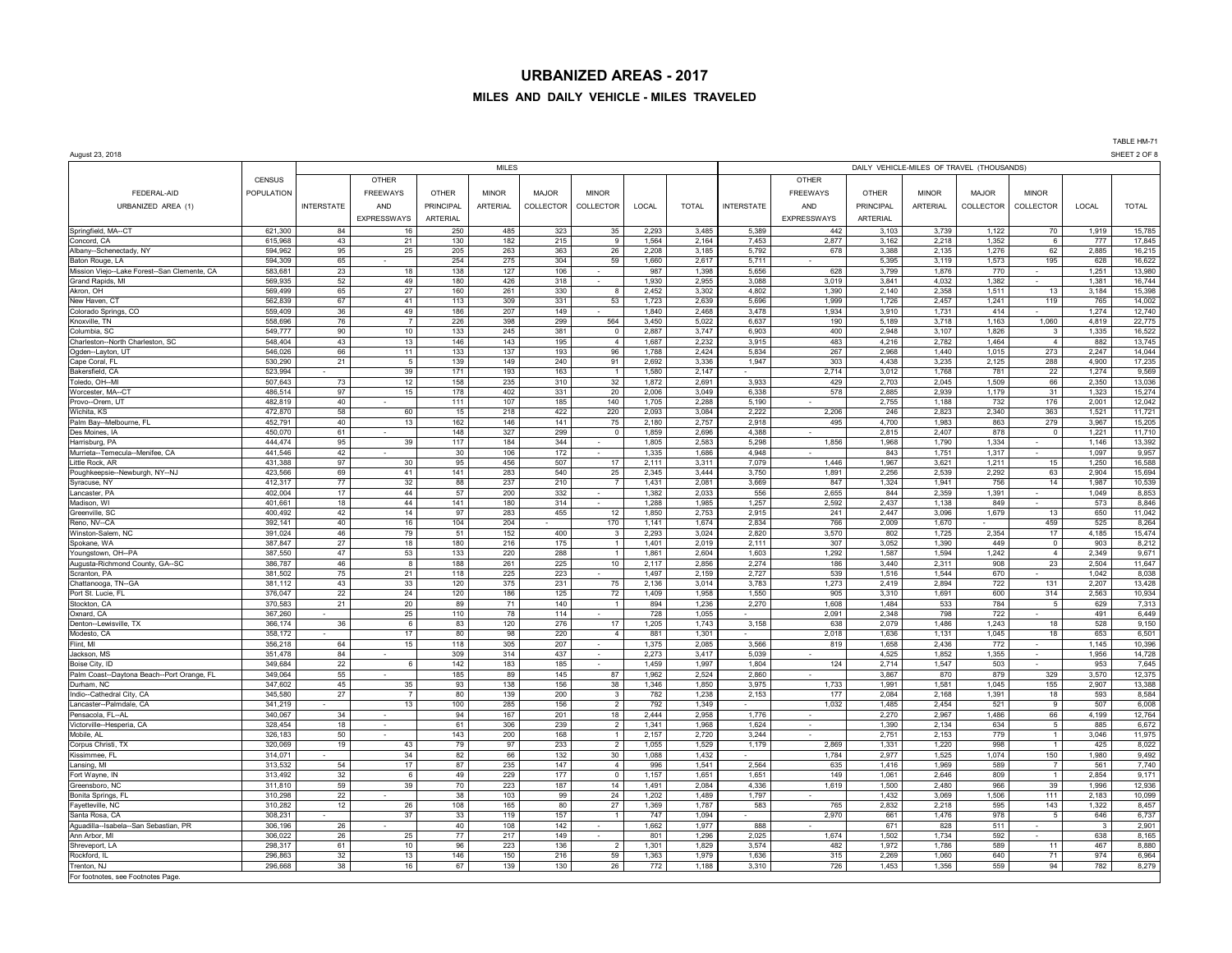## **MILES AND DAILY VEHICLE - MILES TRAVELED**

| August 23, 2018                              |                    |                   |                      |                 |                 |              |                      |                |                                           |                   |                         |                 |                 | SHEET 3 OF 8   |                 |                |                  |  |  |  |
|----------------------------------------------|--------------------|-------------------|----------------------|-----------------|-----------------|--------------|----------------------|----------------|-------------------------------------------|-------------------|-------------------------|-----------------|-----------------|----------------|-----------------|----------------|------------------|--|--|--|
|                                              |                    |                   |                      |                 | <b>MILES</b>    |              |                      |                | DAILY VEHICLE-MILES OF TRAVEL (THOUSANDS) |                   |                         |                 |                 |                |                 |                |                  |  |  |  |
|                                              | <b>CENSUS</b>      |                   | <b>OTHER</b>         |                 |                 |              |                      |                |                                           |                   | <b>OTHER</b>            |                 |                 |                |                 |                |                  |  |  |  |
| FEDERAL-AID                                  | <b>POPULATION</b>  |                   | <b>FREEWAYS</b>      | OTHER           | <b>MINOR</b>    | <b>MAJOR</b> | <b>MINOR</b>         |                |                                           |                   | <b>FREEWAYS</b>         | <b>OTHER</b>    | <b>MINOR</b>    | MAJOR          | <b>MINOR</b>    |                |                  |  |  |  |
| URBANIZED AREA (1)                           |                    | <b>INTERSTATE</b> | AND                  | PRINCIPAL       | <b>ARTERIAL</b> | COLLECTOR    | COLLECTOR            | LOCAL          | <b>TOTAL</b>                              | <b>INTERSTATE</b> | AND                     | PRINCIPAL       | <b>ARTERIAL</b> | COLLECTOR      | COLLECTOR       | LOCAL          | <b>TOTAL</b>     |  |  |  |
|                                              |                    |                   | EXPRESSWAYS          | <b>ARTERIAL</b> |                 |              |                      |                |                                           |                   | <b>EXPRESSWAYS</b>      | <b>ARTERIAL</b> |                 |                |                 |                |                  |  |  |  |
| Fayetteville--Springdale--Rogers, AR--MO     | 295,083            | 35                | $\overline{4}$       | 87              | 305             | 499          | 54                   | 2,515          | 3,500                                     | 2,163             | 116                     | 2,272           | 2,830           | 1,345          | 30              | 962            | 9,717            |  |  |  |
| Round Lake Beach--McHenry--Grayslake, IL-WI  | 290,373            |                   | 6                    | 20              | 38              | 50           |                      | 188            | 303                                       |                   | 87                      | 143             | 130             | 94             |                 | 120            | 574              |  |  |  |
| Lexington-Fayette, KY                        | 290,263            | 14                | 14                   | 73              | 74              | 113          | 74                   | 730            | 1,091                                     | 1,090             | 894                     | 2,253           | 1,013           | 661            | 282             | 519            | 6,712            |  |  |  |
| Huntsville, AL<br>Asheville, NC              | 286,692<br>280,648 | 17<br>81          | 14<br>25             | 84<br>121       | 186<br>160      | 371<br>242   | 19<br>62             | 1,191<br>1,933 | 1,881<br>2,624                            | 1,230<br>4,800    | 915<br>1,045            | 2,398<br>2,170  | 2,173<br>1,669  | 2,103<br>1,074 | 37<br>125       | 2,485<br>1,884 | 11,342<br>12,767 |  |  |  |
| Davenport, IA-IL                             | 280,051            | 76                | $\overline{4}$       | 121             | 192             | 146          | 34                   | 1,218          | 1,791                                     | 2,140             | 46                      | 1,593           | 1,581           | 473            | 30              | 833            | 6,696            |  |  |  |
| Canton, OH                                   | 279,245            | 16                | 23                   | 100             | 149             | 191          | 28                   | 1,455          | 1,962                                     | 1,160             | 689                     | 1,320           | 1,210           | 874            | 59              | 1,965          | 7,278            |  |  |  |
| South Bend, IN-MI                            | 278,165            | 17                | 31                   | 113             | 182             | 189          | 45                   | 1,177          | 1,753                                     | 485               | 840                     | 1,890           | 1,391           | 640            | 106             | 2,499          | 7,853            |  |  |  |
| Antioch, CA                                  | 277,634            |                   | 20                   | 51              | 60              | 74           | $\circ$              | 745            | 951                                       |                   | 2,185                   | 718             | 661             | 403            | $\overline{2}$  | 251            | 4,219            |  |  |  |
| Springfield, MO                              | 273,724            | 18                | 73                   | 57              | 121             | 142          | $\overline{2}$       | 1,318          | 1,732                                     | 745               | 2,722                   | 1,265           | 1,029           | 554            | $5\overline{5}$ | 1,040          | 7,359            |  |  |  |
| Peoria, IL                                   | 266,921            | 37                | 10                   | 84              | 162             | 174          | 59                   | 1,149          | 1,675                                     | 1,245             | 214                     | 1,407           | 1,469           | 531            | 74              | 806            | 5,747            |  |  |  |
| Reading, PA<br>Fort Collins, CO              | 266,254<br>264,465 | 8<br>20           | 28<br>$\,6\,$        | 69<br>44        | 105<br>187      | 157<br>149   | $\overline{2}$       | 853<br>1,124   | 1,221<br>1,531                            | 268<br>1,379      | 1.390<br>110            | 1,253<br>1,275  | 913<br>2,510    | 502<br>506     | 9               | 566<br>643     | 4,892<br>6,432   |  |  |  |
| Montgomery, Al                               | 263,907            | 38                | 9                    | 97              | 161             | 233          | $\mathbf{3}$         | 1,227          | 1,769                                     | 2,681             | 182                     | 2,293           | 1.448           | 731            | 3               | 2,006          | 9,345            |  |  |  |
| Lakeland, F                                  | 262,596            | 12                | 12                   | 64              | 50              | 176          | $\mathbf{1}$         | 1,508          | 1,823                                     | 1,245             | 392                     | 1,744           | 1,064           | 1,599          | $\overline{2}$  | 2,745          | 8,791            |  |  |  |
| Savannah, GA                                 | 260,677            | 50                | 24                   | 103             | 151             | 118          | 13                   | 1,340          | 1,800                                     | 3,238             | 750                     | 2,566           | 1,520           | 565            | 28              | 2,126          | 10,793           |  |  |  |
| Lincoln, NF                                  | 258,719            | 19                | 15                   | 63              | 199             | 114          | $\mathbf{1}$         | 1,388          | 1,800                                     | 828               | 259                     | 1,346           | 1,950           | 282            | $\circ$         | 847            | 5,513            |  |  |  |
| Santa Clarita, CA                            | 258,653            | 15                | 10                   | 43              | 36              | 58           |                      | 441            | 602                                       | 2,107             | 1,273                   | 1,428           | 779             | 328            |                 | 317            | 6,232            |  |  |  |
| Columbus, GA--AL                             | 253,602            | 15                | 21                   | 95              | 162             | 103          | 13                   | 1,817          | 2,225                                     | 765               | 800                     | 1,882           | 1,231           | 379            | 21              | 1,713          | 6,791            |  |  |  |
| Lafayette, LA                                | 252,720<br>251.243 | 25<br>21          |                      | 107<br>79       | 154<br>50       | 218<br>61    | 31<br>67             | 712<br>580     | 1,247<br>858                              | 1,560<br>854      | $\sim$                  | 2.898<br>1.658  | 1,563<br>419    | 936<br>210     | 90<br>110       | 328<br>649     | 7,375<br>3.899   |  |  |  |
| Anchorage, AK<br>Atlantic City, NJ           | 248,402            |                   | 45                   | 93              | 199             | 151          | 26                   | 1,135          | 1,649                                     | $\sim$            | 1,767                   | 1,574           | 1,721           | 488            | 75              | 855            | 6,479            |  |  |  |
| Eugene, OR                                   | 247,421            | 17                | 17                   | 41              | 119             | 95           | 80                   | 779            | 1,149                                     | 931               | 866                     | 784             | 1,160           | 394            | 141             | 433            | 4,708            |  |  |  |
| Barnstable Town, MA                          | 246,695            | 10                | 65                   | 144             | 381             | 234          |                      | 2,154          | 2,988                                     | 414               | 2,869                   | 2,066           | 2,234           | 562            | $\sim$          | 2,309          | 10,455           |  |  |  |
| Tallahassee, FL                              | 240,223            | 21                |                      | 69              | 111             | 85           | 25                   | 905            | 1,217                                     | 939               | $\epsilon$              | 1,770           | 1,593           | 825            | 118             | 1,647          | 6,893            |  |  |  |
| Conroe--The Woodlands, TX                    | 239,938            | 26                | 5                    | 47              | 96              | 203          | $\overline{7}$       | 1,297          | 1,682                                     | 3,446             | 201                     | 1,044           | 1,819           | 1,543          | 20              | 549            | 8,622            |  |  |  |
| Lubbock, TX                                  | 237,356            | 12                | 46                   | 147             | 116             | 241          | 6                    | 1,035          | 1,603                                     | 455               | 1,101                   | 2,210           | 471             | 678            | 9               | 728            | 5,652            |  |  |  |
| Salem, OR                                    | 236,632            | 15                | 12                   | 60              | 107             | 105          | 34                   | 636            | 970                                       | 1,371             | 417                     | 1,223           | 990             | 280            | 45              | 364            | 4,690            |  |  |  |
| Laredo, TX<br>York, PA                       | 235,730<br>232,045 | 10<br>18          | $\mathbf{1}$<br>11   | 82<br>51        | 54<br>86        | 105<br>193   | 65                   | 530<br>897     | 847<br>1,257                              | 499<br>1,005      | $\overline{9}$<br>424   | 1,729<br>962    | 528<br>804      | 404<br>892     | 31              | 351<br>425     | 3,552<br>4,512   |  |  |  |
| Evansville, IN-KY                            | 229,351            | 21                | $\overline{4}$       | 73              | 119             | 170          | $\overline{4}$       | 939            | 1,331                                     | 523               | 116                     | 1,854           | 1,137           | 769            | 12              | 2,865          | 7,278            |  |  |  |
| Nashua, NH--MA                               | 226,400            | 12                | 17                   | 71              | 127             | 132          |                      | 1,122          | 1,481                                     | 868               | 1,502                   | 1,299           | 1,231           | 651            |                 | 714            | 6,264            |  |  |  |
| Wilmington, NC                               | 219,957            | 13                | 21                   | 100             | 80              | 55           | 5                    | 864            | 1,139                                     | 364               | 630                     | 2,727           | 905             | 336            | 24              | 1,020          | 6,005            |  |  |  |
| Visalia, CA                                  | 219,454            |                   | 31                   | 56              | 122             | 110          | 8                    | 751            | 1,078                                     |                   | 1,554                   | 652             | 851             | 534            | 30              | 658            | 4,277            |  |  |  |
| Killeen, TX                                  | 217,630            | 21                | $\mathbf{1}$         | 62              | 63              | 182          | $\overline{2}$       | 944            | 1,274                                     | 1,140             | 31                      | 1,200           | 594             | 714            | $\overline{2}$  | 406            | 4,088            |  |  |  |
| Brownsville. TX                              | 217,585<br>216.154 | 16                | 8<br>16              | 83              | 39<br>141       | 150          | 36                   | 634<br>916     | 968<br>1.395                              | 918               | 14<br>589               | 1,301<br>1.032  | 313<br>985      | 746<br>646     | 113             | 284<br>340     | 3,689            |  |  |  |
| Appleton, WI<br>Myrtle Beach-Socastee, SC-NC | 215,304            | 26                | 21                   | 75<br>117       | 128             | 222<br>140   | $\mathbf{1}$         | 1,494          | 1,901                                     | 1,725             | 512                     | 3,700           | 1,367           | 719            | 6               | 615            | 5,318<br>6,919   |  |  |  |
| Concord, NC                                  | 214.881            | 35                |                      | 72              | 125             | 159          | 36                   | 1,288          | 1,715                                     | 3,122             | $\sim$                  | 1.442           | 1,361           | 868            | 144             | 1.020          | 7,957            |  |  |  |
| Thousand Oaks, CA                            | 214,811            |                   | 28                   | 52              | 87              | 69           |                      | 504            | 740                                       |                   | 3,718                   | 749             | 964             | 412            |                 | 339            | 6,182            |  |  |  |
| Aberdeen--Bel Air South--Bel Air North, MD   | 213.751            | 21                | 12                   | 45              | 82              | 121          | 67                   | 702            | 1,049                                     | 2,501             | 427                     | 1.144           | 1,130           | 732            | 258             | 434            | 6,625            |  |  |  |
| Hickory, NC                                  | 212,195            | 40                | $\overline{9}$       | 113             | 203             | 182          | 22                   | 1,459          | 2,028                                     | 2,081             | 316                     | 1,980           | 1,534           | 635            | 50              | 1,401          | 7,996            |  |  |  |
| Kennewick--Pasco, WA                         | 210,975            | 30                | 34                   | 53              | 129             | 151          | $\overline{9}$       | 912            | 1,318                                     | 916               | 917                     | 778             | 820             | 377            | 22              | 473            | 4,305            |  |  |  |
| Roanoke, VA                                  | 210,111<br>209,703 | 27<br>21          | $\overline{4}$<br>18 | 62<br>77        | 121<br>186      | 94<br>121    | 59<br>$\overline{7}$ | 944<br>779     | 1,312<br>1,211                            | 1,612<br>1,411    | 206<br>544              | 1,280<br>1,490  | 1,156<br>1,475  | 469<br>383     | 114<br>20       | 643<br>558     | 5,480<br>5,882   |  |  |  |
| Kalamazoo, MI<br>Norwich--New London, CT--RI | 209,190            | 54                | 15                   | 58              | 123             | 206          | $\overline{7}$       | 1,000          | 1,464                                     | 2,864             | 334                     | 806             | 1,062           | 716            | 14              | 403            | 6,200            |  |  |  |
| Gulfport, MS                                 | 208,948            | 42                | $\overline{2}$       | 95              | 133             | 288          |                      | 1,584          | 2,144                                     | 2,483             | 16                      | 2,235           | 991             | 935            |                 | 1,197          | 7,856            |  |  |  |
| Green Bay, WI                                | 206,520            | 26                | 33                   | 62              | 153             | 164          |                      | 889            | 1,326                                     | 1,376             | 1,157                   | 940             | 1,100           | 596            |                 | 385            | 5,554            |  |  |  |
| Portland, ME                                 | 203,914            | 39                | 8                    | 39              | 92              | 199          | 26                   | 852            | 1,255                                     | 2,036             | 124                     | 673             | 1,207           | 1,249          | 88              | 497            | 5,875            |  |  |  |
| Huntington, WV--KY--OH                       | 202,637            | 42                | 25                   | 104             | 125             | 157          | 36                   | 1,110          | 1,599                                     | 1,461             | 525                     | 1,291           | 1,044           | 556            | 73              | 565            | 5,513            |  |  |  |
| Winter Haven, FL                             | 201,289            | $\mathbf{3}$      | $\mathbf{3}$         | 87<br>35        | 41              | 194          | $\mathbf{3}$         | 1,157          | 1,487                                     | 274               | 38                      | 2,530           | 548             | 1,301          | 9               | 2,105<br>446   | 6,806            |  |  |  |
| Bremerton, WA<br>Avondale-Goodyear, AZ       | 198,979<br>197,041 | 18                | 44<br>$\mathbf 0$    | 19              | 155<br>200      | 116<br>22    | 8<br>$\overline{4}$  | 780<br>2,548   | 1,137<br>2,811                            | 2,342             | 1,751<br>$\overline{4}$ | 696<br>438      | 824<br>1,788    | 320<br>93      | 17<br>13        | 3,387          | 4,053<br>8,064   |  |  |  |
| Amarillo, TX                                 | 196,651            | 28                | $\overline{7}$       | 72              | 141             | 180          | $\mathbf{1}$         | 939            | 1,368                                     | 1,188             | 118                     | 762             | 1,154           | 517            | $\mathbf{3}$    | 299            | 4,040            |  |  |  |
| Erie, PA                                     | 196,611            | 13                |                      | 65              | 113             | 99           |                      | 618            | 907                                       | 427               |                         | 895             | 770             | 316            |                 | 333            | 2,741            |  |  |  |
| Santa Barbara, CA                            | 195.861            |                   | 42                   | 54              | 66              | 142          | $\overline{4}$       | 355            | 663                                       |                   | 3.220                   | 553             | 392             | 499            | 44              | 294            | 5,003            |  |  |  |
| Waterbury, CT                                | 194,535            | 10                | 13                   | 48              | 94              | 103          | 8                    | 576            | 852                                       | 908               | 642                     | 535             | 804             | 329            | 13              | 430            | 3,661            |  |  |  |
| Fort Walton Beach--Navarre--Wright, FL       | 191.917            |                   |                      | 79              | 38              | 60           |                      | 1,246          | 1,423                                     |                   |                         | 2,955           | 837             | 514            |                 | 1,327          | 5,632            |  |  |  |
| Gainesville, FL                              | 187,781            | 10                |                      | 54              | 63              | 88           | $\mathbf{3}$         | 839            | 1,056                                     | 632               | ٠                       | 1,357           | 1,067           | 750            | 21              | 894            | 4,720            |  |  |  |
| Salinas, CA<br>Hagerstown, MD--WV-PA         | 184,809<br>182,696 | 56                | 24                   | 40<br>41        | 30<br>108       | 67<br>150    | 5<br>22              | 351<br>674     | 517<br>1,051                              | 3,429             | 1,221                   | 958<br>675      | 431<br>1,103    | 549<br>717     | 23<br>69        | 312<br>489     | 3,494<br>6,482   |  |  |  |
| Deltona, FI                                  | 182.169            | 15                |                      | 44              | 71              | 86           | 72                   | 901            | 1.189                                     | 1.407             |                         | 970             | 1.056           | 474            | 181             | 971            | 5.059            |  |  |  |
| Lorain--Elyria, OH                           | 180,956            | 22                | 16                   | 40              | 109             | 62           | $\overline{4}$       | 630            | 883                                       | 944               | 557                     | 569             | 928             | 336            | 6               | 985            | 4,324            |  |  |  |
| Spartanburg, SC                              | 180.786            | 38                | 10                   | 59              | 109             | 254          | 34                   | 890            | 1.395                                     | 2.478             | 281                     | 1.058           | 1.250           | 1.000          | 53              | 315            | 6,435            |  |  |  |
| Cedar Rapids, IA                             | 177,844            | 20                |                      | 75              | 162             | 150          |                      | 886            | 1,294                                     | 1,121             |                         | 1,193           | 1,034           | 457            |                 | 506            | 4,310            |  |  |  |
| For footnotes, see Footnotes Page            |                    |                   |                      |                 |                 |              |                      |                |                                           |                   |                         |                 |                 |                |                 |                |                  |  |  |  |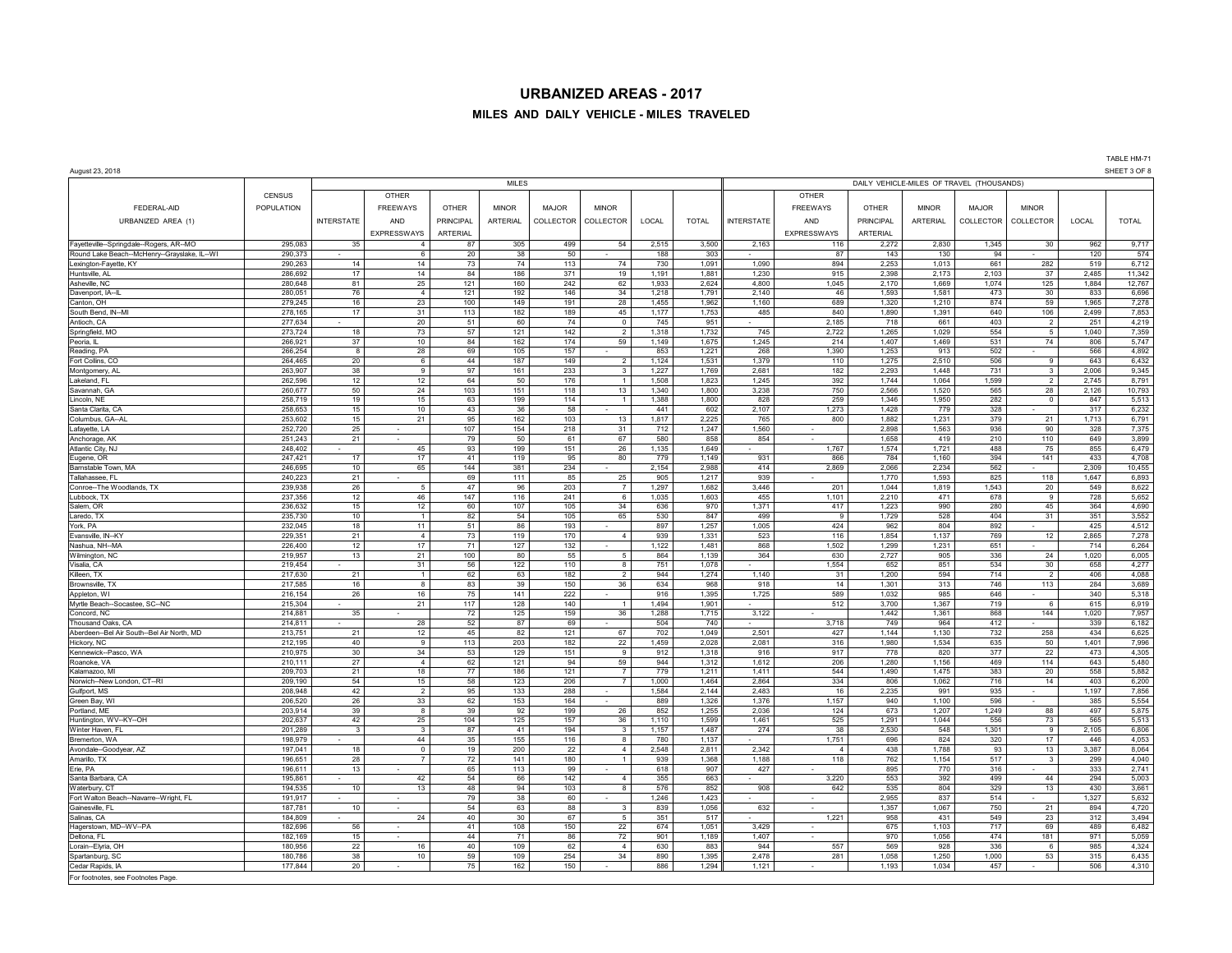#### **MILES AND DAILY VEHICLE - MILES TRAVELED**

August 23, 2018 SHEET 4 OF 8 MILES DAILY VEHICLE-MILES OF TRAVEL (THOUSANDS) CENSUS | OTHER | | | | | | | | OTHER FEDERAL-AID POPULATION FREEWAYS OTHER MINOR MAJOR MINOR FREEWAYS OTHER MINOR MAJOR MINOR URBANIZED AREA (1) | INTERSTATE | AND | PRINCIPAL | ARTERIAL | COLLECTOR | COLLECTOR | COCAL | COLLECTOR | COLLECTOR | COLLECTOR | COLLECTOR | COCAL | TOTAL | TOTAL | COLLECTOR | COLLECTOR | COCAL | TOTAL | TOTA EXPRESSWAYS ARTERIAL EXPRESSWAYS ARTERIAL Fargo, ND--MN | 176,676 | 29 | - | 40 | 125 | 105 | 16 | 743 | 1,058 || 1,076 | - | 714 | 1,008 | 351 | 29 | 840 | 4,018 Olympia--Lacey, WA | 176,617 | 18 | 8| 41 | 124 | 82 - | 639 912 || 1,822 | 372 | 781 | 939 | 272 | - | 517 | 4,704 Waco,TX | 172,378 | 23 | 21 | 56 | 126 | 206 | | 831 | 1,262 || 2,069 | 509 | 956 | 993 | 714 - | 359 | 5,599 College Station--Bryan, TX | 171,345 | - | 20 | 68 | 66 | 161 | 13 | 470 | 799 | - | 789 | 1,314 | 733 | 730 | 22 | 214 3,801 McKinney, TX | 170,030 | - | 17 | 53 | 70 | 151 | 27 | 778 | 1,095 || - | 1,469 | 1,311 | 847 | 621 | 67 | 223 | 4,538 North Port--Port Charlotte, FL 169,541 | 15 | - | 44 60 | 133 | 2,093 | 2,093 | 884 | - | 1,149 | 840 | 720 | 8 | 1,959 5,560 Gastonia, NC--SC | 169,495 | 24 | 9 | 71 | 156 | 59 | 6 | 910 | 1,234 | 2,360 | 325 | 1,197 | 1,214 | 199 | 12 | 861 | 6,168 Danbury, CT--NY | 168,136 | 16 | 8 | 24 | 116 | 70 | 11 | 661 | 905 || 1,441 | 256 | 413 | 980 | 352 | 17 | 568 | 4,026 High Point, NC | 166,485 | 31 | 16 | 49 | 89 | 0 | 826 | 1,171 | 1,588 | 406 | 813 | 1,157 | 252 | 0 | 1,139 | 5,355 Vallejo, CA 165,074 | 19 6| 56| 56| 61| 0| 349| 546| 1,641 315| 844| 393| 198| 0| 263| 3,654 Santa Cruz, CA 163,703 - 21 21 20 74 126 1 355 597 - 1,503 332 791 - 141 1 354 3,421 Hemet, CA | 163,379 | - | - | 25 | 37 | 80 | - | 452 | - | - | 521 | 532 | 550 | - | 373 | 1,976 Springfield, IL | 161,316 | 37 | - | 69 | 122 | 121 | 41 | 719 | 1,101 | 1,341 | - | 1,104 | 845 | 287 | 42 | 468 | 4,087 Muskegon, MI 161,280 9 19 55 142 146 6 710 1,087 262 863 901 1,086 526 5 464 4,109 Clarksville, TN--KY | 158,655 | 12 | | 41 | 75 | 62 | 3 | 752 | 641 | | 1,207 | 1,052 | 284 | 2 | 6,933 | 10,120 Manchester, NH | 158,377 | 26 | 8 | 53 | 79 | 78 | - | 629 | 874 || 1,703 | 453 | 992 | 648 | 337 | - | 389 | 4,522 Binghamton, NY--PA 158,084 35 35 35 35 35 35 355 365 366 37,110 3,025 366 3,110 1,025 1,140 367 1,107 490 5 504 Ocala, FL 156,909 16 - 60 81 47 113 1,355 1,671 1,259 - 1,489 1,069 377 589 1,443 6,225 Sioux Falls, SD | 156,777 | 33 | 3 | 42 | 152 | 81 | . | 859 | 1,170 || 1,134 | 27 | 457 | 1,166 | 296 | . | 322 | 3,400 Medford, OR 154,081 28 - 55 97 187 29 664 1,061 1,035 - 700 786 485 29 381 3,416 Charleston, WV | 153,199 | 51 | - | 69 | 137 | 149 | 4 | 780 | 1,190 || 2,562 | - | 1,114 | 813 | 422 | 4 | 402 | 5,316 Port Arthur, TX | 153,150 | 8 | 17 | 81 | 132 | 140 | 4 | 731 | 1,113 || 461 | 621 | 1,323 | 666 | 367 | 4 | 328 | 3,770 Nampa, ID | 151,499 | 19 | - | 99 | 90 | 106 | - | 603 | 918 || 1,178 | - | 1,059 | 451 | 222 | - | 252 | 3,162 Topeka, KS | 150,003 | 33 | 25 | 19 | 161 | 153 | 3 | 833 | 1,228 || 445 | 445 | 242 | 1,211 | 276 | 6 | 401 | 3,679 Ponce, PR | 149,539 | 15 | 12 | 11 | 36 | | 546 | 655 | 658 | 228 | 217 | 517 | 202 | - | 2 | 1,824 New Bedford, MA 149,443 | 149,443 | 15 | 15 | 15 | 155 | 75 - | 567 | 843 || 870 | 717 | 342 | 1,268 | 249 - | 603 4,048 | Sebastian--Vero Beach South--Florida Ridge, FL 149,422 2 - 75 76 93 44 821 1,111 96 - 1,429 767 444 156 874 3,766<br>Spring Hill, FL 149,000 - 12 48 50 79 21 1,186 1,396 - 169 1,124 793 620 114 1,263 4,082 Spring Hill, FL | 148,220 | - | 12 | 48 | 50 | 79 | 21 | 1,186 | 1,396 || - | 169 | 1,124 | 793 | 620 | 114 | 1,263 | 4,082 Beaumont, TX | 147,922 | 19 | 17 | 57 | 109 | 149 | 3 | 715 | 1,404 | 851 | 1,138 | 655 | 452 | 5 | 355 | 4,861 Lafayette, N | 147,725 | 9 | - | 52 | 74 | 81 | 3 | 400 | 619 || 431 | - | 747 | 792 | 350 | 22 | 481 | 2,823 Champaign, IL 145,361 24 - 43 74 61 10 446 658 744 - 515 594 196 16 364 2,428 Marysville, WA 145,140 | 145,140 | 10 | 28 | 14 | 84 | 90 | 4 | 433 | 663 || 1,113 | 576 | 249 | 702 | 318 | 4 366 | 3,329 | Houma, LA 145 - 144,875 - 16 16 48 166 119 23 356 727 - 16 375 778 1,467 579 57 152 3,407 Elkhart, IN--MI | 143,592 | 16 | 10 | 107 | 76 | 125 | 34 | 741 | 1,109 | 427 | 296 | 1,523 | 502 | 492 | 181 | 869 | 4,291 Lake Charles, LA 143,440 | 27 | - | 35 | 100 | 162 | 9 | 643 | 977 || 1,756 | - | 663 | 973 | 546 | 58 | 214 4,209 Panama City, FL | 143,280 | - | - | 61 | 56 | 87 | - | 1,057 | 1,262 || - | 1,282 | | 1,829 | 868 | 599 | - | 1,120 | 4,417 Frederick, MD 141,576 261 26 17 16 52 101 33 445 691 2,075 969 350 660 672 117 283 5,126 726 117 283 5,126 Fredericksburg, VA | 141,238 | 13 | - | 37 | 36 | 100 | 25 | 538 | 750 || 1,690 | - | 1,025 | 657 | 713 | 83 | 317 | 4,486 Arecibo, PR | 139,171 | 19 | - | 17 | 31 | 69 | - | 691 | - | 373 | 271 | 300 | - | 2 | 1,645 Tuscaloosa, AL 139,114 15 - 70 110 113 7 529 844 790 - 1,691 997 281 6 1,063 4,827 Macon, GA | 137,570 | 48 | - | 38 | 131 | 107 | 21 | 907 | 1,252 |∥ 2,593 | - | 709 | 1,226 | 373 | 31 | 1,447 | 6,379 Merced, CA 136,969 - | 14 38 81 83 2 393 610 - | 753 490 398 223 2 217 2,083 2 217 Pueblo,CO | 136,550 | 16 | 32 | 19 | 154 | 78 - | 848 | 1,147 || 706 | 694 | 323 | 837 | 152 | - | 301 3,013 Harlingen, TX | 135,663 | 31 | - | 54 | 57 | 199 | 52 | 670 | 1,063 || 1,642 | - - | 617 | 320 | 674 | 93 | 281 | 3,627 Yuma, AZ--CA 135,267 14 3 28 53 75 12 333 518 519 25 613 785 387 28 261 2,618 Racine, WI | 133,700 | 5 | | 59 | 77 | 66 | - | 408 | 615 | 422 | - | 882 | 593 | 243 | - | 296 | 2,437 Fairfield, CA 133,683 | 18 | 3| 29 | 42 | 57 | 271 | 420 || 2,836 | 137 | 483 | 338 | 253 | 227 | 4,274 Warner Robins, GA | 133,109 | 18 | - | 74 | 130 | 64 | 7 | 805 | 1,098 || 1,227 | - | 1,243 | 919 | 152 | 9 | 1,233 | 4,782 Bloomington--Normal, IL | 132,600 | 33 | 33 | 114 | 74 | 486 | 747 || 953 | 38 | 490 | 794 | 210 | 28 | 334 | 2,847 Leesburg--Eustis--Tavares, FL 131,337 | - | 3 | 53 | 35 | 81 | 71 | 685 | 927 | - | 133 | 1,625 | 494 | 737 | 274 | 729 | 3,992 Gainesville, GA 130,846 | 130,846 | 16 | 11 130,946 | 104 | 79 | 31 | 829 | 1,121 || 983 | 35 | 1,351 | 942 | 274 | 70 | 1,319 | 4,974 Santa Maria, CA 130,447 - | 11 18 69 56 - | 254 408 - | 629 279 495 201 - | 224 1,828 Tyler, TX | 130,247 | 0 | 22 | 102 | 61 | 158 | 13 | 711 | 1,067 || 13 | 141 | 2,070 | 502 | 618 | 15 | 209 | 3,568 Yakima, WA 129,534 | 11 | 20 44 78 61 3 400 617 372 314 718 517 164 2 258 2,345 Athens-Clarke County, GA | 128,754 | | 19 | 49 | 119 | 104 | 11 | 713 | 1,014 || 746 | 1,086 | 947 | 478 | 14 | 1,101 | 4,371 Las Cruces, NM | 128,600 | 26 | 12 | 41 | 111 | 80 | 48 | 655 | 973 || 309 | 515 | 924 | 279 | 149 | 231 | 2,999 Grand Junction, CO | 128,124 | 25 | | 33 | 74 | 85 | 4 | 625 | 859 | | 525 | 778 | 388 | 7 | 246 | 2,463 Odessa, TX | 126,405 | 22 | 6 | 12 | 205 | 1 | 738 | 1,50 | 244 | 1,503 | 628 | 625 | 1 | 310 | 4,093 Saginaw, MI 126,265 20 - 71 115 57 - 528 791 866 - 1,010 838 227 - 422 3,363 Simi Valley, CA 125,206 - 125,206 - 125,206 - 9 13 52 24 0 267 365 - 1,057 - 1,057 477 796 93 2 205 2,630 Columbia, MO 124,748 | 124,748 | 11 | 18 | 21 | 57 | 68 | 6 | 548 | 729 || 622 | 565 | 430 | 625 | 322 | 12 | 436 3,012 Kenosha, WI--IL 124,064 5 - 53 74 76 - 369 578 512 - 918 572 238 - 270 2,510 Fort Smith, AR--OK | 122,947 | 34 | 7 | 55 | 107 | 110 | 24 | 1,085 | 36 | 1,021 | 835 | 38 | 30 | 492 | 4,071 | Mauldin--Simpsonville, SC | 120,577 | 19 | 2 | 20 | 48 | 102 | | 2,958 | 154 | 54 | 2,98 | 722 | 501 | | 199 | 2,956 For footnotes, see Footnotes Page.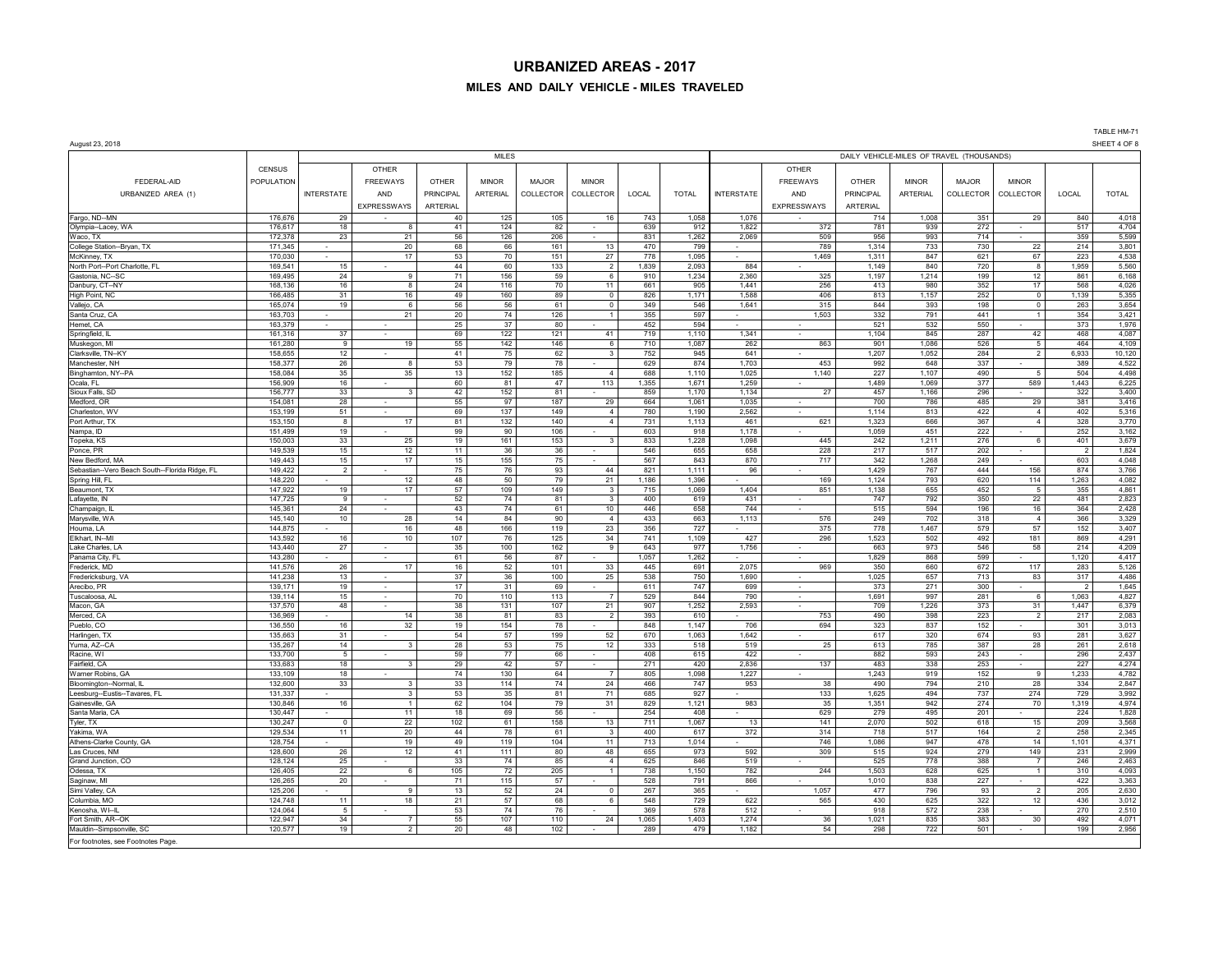## **MILES AND DAILY VEHICLE - MILES TRAVELED**

TABLE HM-71

| August 23, 2018                                                    |                    |                         |                          |                 |                 |             |                                |            |              |                                           |                    |                  |              |              |                                  |                | SHEET 5 OF 8   |  |  |  |  |
|--------------------------------------------------------------------|--------------------|-------------------------|--------------------------|-----------------|-----------------|-------------|--------------------------------|------------|--------------|-------------------------------------------|--------------------|------------------|--------------|--------------|----------------------------------|----------------|----------------|--|--|--|--|
|                                                                    |                    |                         |                          |                 | <b>MILES</b>    |             |                                |            |              | DAILY VEHICLE-MILES OF TRAVEL (THOUSANDS) |                    |                  |              |              |                                  |                |                |  |  |  |  |
|                                                                    | <b>CENSUS</b>      |                         | <b>OTHER</b>             |                 |                 |             |                                |            |              |                                           | OTHER              |                  |              |              |                                  |                |                |  |  |  |  |
| FEDERAL-AID                                                        | <b>POPULATION</b>  |                         | <b>FREEWAYS</b>          | <b>OTHER</b>    | <b>MINOR</b>    | MAJOR       | <b>MINOR</b>                   |            |              |                                           | <b>FREEWAYS</b>    | <b>OTHER</b>     | <b>MINOR</b> | <b>MAJOR</b> | <b>MINOR</b>                     |                |                |  |  |  |  |
| URBANIZED AREA (1)                                                 |                    | <b>INTERSTATE</b>       | AND                      | PRINCIPAL       | <b>ARTERIAL</b> | COLLECTOR   | COLLECTOR                      | LOCAL      | <b>TOTAL</b> | <b>INTERSTATE</b>                         | AND                | <b>PRINCIPAL</b> | ARTERIAL     | COLLECTOR    | COLLECTOR                        | LOCAL          | <b>TOTAL</b>   |  |  |  |  |
|                                                                    |                    |                         | <b>EXPRESSWAYS</b>       | <b>ARTERIAL</b> |                 |             |                                |            |              |                                           | <b>EXPRESSWAYS</b> | ARTERIAL         |              |              |                                  |                |                |  |  |  |  |
| Johnson City, TN                                                   | 120,415            | 15                      | $\sim$                   | 60              | 99              | 110         | 35                             | 682        | 1,001        | 702                                       |                    | 1,239            | 680          | 300          | 58                               | 511            | 3,490          |  |  |  |  |
| Duluth, MN--WI                                                     | 120,378            | 14                      | 5                        | 50              | 110             | 152         | 68                             | 616        | 1,015        | 487                                       | 70                 | 696              | 743          | 450          | 95                               | 440            | 2,981          |  |  |  |  |
| Burlington, NC                                                     | 119,911            | 19                      | $\sim$                   | 27              | 66              | 114         | 14                             | 588        | 827          | 2,411                                     | $\sim$             | 396              | 676          | 509          | 47                               | 434            | 4,473          |  |  |  |  |
| South Lyon--Howell, MI<br>San Germán--Cabo Rojo--Sabana Grande, PR | 119,509<br>118,199 | 21<br>10                | 14                       | 29<br>16        | 93<br>60        | 109<br>55   | 17                             | 494<br>636 | 777<br>776   | 1,717<br>295                              | 872                | 569<br>224       | 989<br>423   | 429<br>140   | 37                               | 251            | 4,865<br>1,083 |  |  |  |  |
| Greeley, CO                                                        | 117,825            |                         | 27                       | 18              | 85              | 60          |                                | 421        | 611          |                                           | 717                | 298              | 771          | 211          |                                  | 222            | 2,218          |  |  |  |  |
| Midland, TX                                                        | 117,807            | 19                      | 17                       | 66              | 52              | 182         | $\mathbf{1}$                   | 566        | 903          | 702                                       | 662                | 1,093            | 543          | 618          | $\mathbf{3}$                     | 283            | 3,904          |  |  |  |  |
| Greenville, NO                                                     | 117,798            |                         | $\overline{9}$           | 34              | 75              | 36          | $\overline{0}$                 | 449        | 603          |                                           | 178                | 838              | 1.001        | 274          | $\overline{0}$                   | 210            | 2,500          |  |  |  |  |
| Redding, CA                                                        | 117,731            | 23                      | 22                       | 11              | 106             | 83          |                                | 441        | 685          | 1,056                                     | 419                | 176              | 790          | 260          |                                  | 365            | 3,066          |  |  |  |  |
| Utica, NY<br>Leominster--Fitchburg, MA                             | 117,328<br>116,960 | 28<br>$\overline{4}$    | 52<br>18                 | 84<br>75        | 120<br>135      | 173<br>94   | $\sqrt{5}$                     | 731<br>619 | 1,193<br>945 | 672<br>198                                | 848<br>767         | 930<br>870       | 734<br>821   | 463<br>302   | 5                                | 669<br>669     | 4,320<br>3,626 |  |  |  |  |
| Yuba City, CA                                                      | 116,719            |                         | $\boldsymbol{9}$         | 28              | 63              | 90          | $\overline{4}$                 | 348        | 542          |                                           | 285                | 617              | 406          | 285          | 8                                | 294            | 1,895          |  |  |  |  |
| Lynchburg, VA                                                      | 116,636            |                         | 27                       | 45              | 76              | 96          | 35                             | 539        | 818          |                                           | 699                | 1,097            | 814          | 352          | 50                               | 279            | 3,291          |  |  |  |  |
| Monroe, LA                                                         | 116,533            | 15                      |                          | 41              | 104             | 98          | $\overline{0}$                 | 541        | 799          | 1,015                                     |                    | 793              | 614          | 246          | $\overline{\phantom{0}}$         | 204            | 2,872          |  |  |  |  |
| Billings, MT                                                       | 114,773            | 17                      | $\sim$                   | 60              | 51              | 52          | $\overline{4}$                 | 586        | 770          | 410                                       |                    | 899              | 337          | 254          | 16                               | 499            | 2,415          |  |  |  |  |
| Boulder, CO                                                        | 114,591<br>114,473 | 18                      | 15                       | 25<br>19        | 46<br>78        | 41<br>72    |                                | 320<br>334 | 447<br>523   |                                           | 730                | 599<br>296       | 514<br>621   | 169<br>254   | $\overline{1}$                   | 224<br>262     | 2,237<br>2,386 |  |  |  |  |
| Bellingham, WA<br>Seaside-Monterey, CA                             | 114,237            |                         | $\sim$<br>12             | 41              | 35              | 110         | $\overline{1}$<br>$\mathsf 0$  | 354        | 553          | 951                                       | 738                | 732              | 334          | 580          | $\overline{1}$                   | 314            | 2,700          |  |  |  |  |
| Kailua (Honolulu County)--Kaneohe, HI                              | 113,682            | 8                       | $\,6\,$                  | 29              | $5\phantom{.0}$ | 17          | 17                             | 199        | 282          | 226                                       | 236                | 530              | 93           | 170          | 62                               | 831            | 2,148          |  |  |  |  |
| Waterloo, IA                                                       | 113,418            | 6                       | $\sim$                   | 70              | 126             | 88          |                                | 576        | 867          | 180                                       |                    | 871              | 657          | 172          |                                  | 453            | 2,332          |  |  |  |  |
| Lady Lake--The Villages, FL                                        | 112,991            | $\sim$                  | $\overline{4}$           | 44              | 19              | 61          | 91                             | 767        | 986          | ٠                                         | 184                | 993              | 299          | 542          | 487                              | 817            | 3,323          |  |  |  |  |
| Dover, DE                                                          | 110,769            |                         | 21                       | 13              | 63              | 83          | 25                             | 444        | 649          | $\mathcal{L}_{\mathcal{A}}$               | 902                | 456              | 1,131        | 375          | 77                               | 292            | 3,233          |  |  |  |  |
| St. Cloud, MN<br>Abilene, TX                                       | 110,621<br>110,421 | 5<br>16                 | 20                       | 48<br>63        | 81<br>83        | 72<br>131   | 26<br>11                       | 490<br>486 | 722<br>810   | 200<br>408                                | 417                | 1,106<br>744     | 685<br>409   | 245<br>343   | 40<br>15                         | 339<br>173     | 2,615          |  |  |  |  |
| Waldorf, MD                                                        | 109.919            |                         | 5                        | 44              | 36              | 60          | 11                             | 373        | 529          |                                           | 208                | 1,540            | 513          | 439          | 38                               | 163            | 2,509<br>2,901 |  |  |  |  |
| Mayagüez, PR                                                       | 109,572            | 15                      |                          | $\overline{4}$  | 41              | 39          |                                | 494        | 594          | 681                                       |                    | 68               | 311          | 141          |                                  | $\overline{1}$ | 1,202          |  |  |  |  |
| Burlington, VT                                                     | 108,740            | 27                      | $\bf8$                   | 58              | 52              | 56          | 15                             | 361        | 576          | 879                                       | 77                 | 852              | 444          | 226          | 42                               | 470            | 2,990          |  |  |  |  |
| Bloomington, IN                                                    | 108,657            |                         | 21                       | 24              | 36              | 49          | 47                             | 371        | 548          |                                           | 524                | 466              | 433          | 253          | 287                              | 465            | 2,426          |  |  |  |  |
| Pottstown, PA                                                      | 107,682            |                         | $\boldsymbol{9}$         | 46              | 40              | 104         |                                | 464        | 663          |                                           | 369                | 698              | 352          | 318          |                                  | 217            | 1,954          |  |  |  |  |
| Rochester, MN<br>El Centro--Calexico, CA                           | 107,677<br>107,672 | 5                       | 14                       | 8<br>46         | 65<br>44        | 83<br>72    | 39<br>$\mathbf{3}$             | 418<br>234 | 627<br>405   | 159                                       | 688                | 252<br>595       | 833<br>281   | 386<br>196   | 74<br>$\overline{7}$             | 328<br>168     | 2,560<br>1,406 |  |  |  |  |
| lowa City, IA                                                      | 106,621            | 15                      | $\sim$                   | 26              | 69              | 53          | $\mathsf 0$                    | 335        | 497          | 734                                       |                    | 565              | 596          | 189          | $\overline{0}$                   | 196            | 2,281          |  |  |  |  |
| Kingsport, TN--VA                                                  | 106,571            | 26                      | $10\,$                   | 49              | 115             | 88          | 11                             | 703        | 1,002        | 996                                       | 194                | 966              | 758          | 177          | 19                               | 455            | 3,566          |  |  |  |  |
| Sioux City, IA--NE--SD                                             | 106,494            | 22                      | $\,6\,$                  | 43              | 98              | 88          | $\sim$                         | 524        | 781          | 539                                       | 87                 | 570              | 566          | 188          | ۰                                | 311            | 2,261          |  |  |  |  |
| Texas City, TX                                                     | 106,383            | 15                      | $\overline{5}$           | 57              | 56              | 143         |                                | 607        | 884          | 1,071                                     | 170                | 700              | 539          | 354          |                                  | 300            | 3,135          |  |  |  |  |
| Jacksonville, NC<br>Rock Hill, SC                                  | 105,419<br>104,996 | 6                       | 10<br>$\overline{5}$     | 29<br>51        | 34<br>56        | 25<br>109   | 14<br>$\mathbf{3}$             | 278<br>650 | 389<br>881   | 489                                       | 288<br>94          | 813<br>923       | 582<br>502   | 125<br>390   | 36<br>10                         | 286<br>238     | 2,130<br>2,646 |  |  |  |  |
| Eau Claire, WI                                                     | 102,852            | 13                      | 27                       | 53              | 88              | 135         |                                | 543        | 859          | 368                                       | 681                | 698              | 404          | 321          |                                  | 283            | 2,755          |  |  |  |  |
| La Crosse, WI--MN                                                  | 100,868            | 12                      | 12                       | 45              | 55              | 79          | $\overline{2}$                 | 415        | 620          | 356                                       | 274                | 784              | 356          | 263          | $\mathbf{3}$                     | 169            | 2,204          |  |  |  |  |
| Holland, MI                                                        | 99,941             | 12                      | $\mathbf{3}$             | 26              | 84              | 57          |                                | 379        | 560          | 315                                       | 51                 | 582              | 837          | 252          |                                  | 188            | 2,225          |  |  |  |  |
| Turlock, CA                                                        | 99.904             |                         | 16                       | 15              | 24              | 113         | $\overline{\mathbf{3}}$        | 249        | 420          |                                           | 1.026              | 244              | 208          | 492          | 5                                | 156            | 2,130          |  |  |  |  |
| Wichita Falls, TX                                                  | 99.437             | $\overline{7}$<br>6     | 22                       | 61              | 44              | 137         | $\overline{2}$                 | 384        | 658          | 289                                       | 605                | 484              | 170          | 256          | $\overline{4}$<br>6              | 140            | 1,948          |  |  |  |  |
| Longview, TX<br>Gilroy-Morgan Hill, CA                             | 98,884<br>98,413   |                         | 16                       | 89<br>19        | 68<br>42        | $112$<br>63 | 6<br>$\mathbf{3}$              | 615<br>233 | 896<br>375   | 216                                       | 1,765              | 1,428<br>305     | 452<br>329   | 305<br>329   | $\overline{3}$                   | 239<br>215     | 2,647<br>2,946 |  |  |  |  |
| Coeur d'Alene, ID                                                  | 98,378             | 16                      |                          | 29              | 78              | 102         | $\overline{1}$                 | 267        | 494          | 788                                       |                    | 526              | 569          | 264          | $\overline{2}$                   | 240            | 2,389          |  |  |  |  |
| St. George, UT                                                     | 98,370             | 14                      | 16                       | 22              | 67              | 49          | 30                             | 457        | 655          | 674                                       | 26                 | 471              | 727          | 247          | 82                               | 810            | 3,038          |  |  |  |  |
| Chico, CA                                                          | 98,176             |                         |                          | 36              | 45              | 34          | $\mathbf{1}$                   | 306        | 423          |                                           |                    | 895              | 397          | 201          | $\overline{4}$                   | 238            | 1,735          |  |  |  |  |
| Salisbury, MD--DE                                                  | 98,081             |                         | 14                       | 43              | 41              | 109         | 30                             | 468        | 705          |                                           | 373                | 1,031            | 356          | 515          | 63                               | 367            | 2,704          |  |  |  |  |
| Middletown, OH<br>Albany, GA                                       | 97,503<br>95,779   |                         | 8                        | 32<br>65        | 29<br>108       | 68<br>73    | $\mathbf{3}$<br>$\overline{4}$ | 400<br>720 | 538<br>978   | 840                                       | 319                | 391<br>905       | 275<br>627   | 402<br>209   | $\overline{3}$<br>$\overline{2}$ | 580<br>1,183   | 2,491<br>3,245 |  |  |  |  |
| Vineland, NJ                                                       | 95,259             | $\sim$<br>$\sim$        | 21                       | 23              | 121             | 90          | $\sqrt{5}$                     | 522        | 782          | ٠<br>$\sim$                               | 640                | 239              | 1,062        | 373          | 8                                | 376            | 2,698          |  |  |  |  |
| Logan, UT                                                          | 94,983             |                         |                          | 30              | 31              | 66          | 24                             | 362        | 514          | $\sim$                                    |                    | 670              | 238          | 289          | 32                               | 445            | 1,673          |  |  |  |  |
| Lawton, OK                                                         | 94,457             | 12                      | $\,6\,$                  | 55              | 29              | 49          | 29                             | 352        | 531          | 223                                       | 139                | 697              | 137          | 91           | 17                               | 513            | 1,816          |  |  |  |  |
| Decatur, IL                                                        | 93,863             | 13                      | $\overline{9}$           | 54              | 73              | 84          | 31                             | 483        | 747          | 179                                       | 74                 | 609              | 426          | 191          | 24                               | 259            | 1,762          |  |  |  |  |
| Vacaville, CA                                                      | 93,141             | 13                      |                          | 23              | 17              | 46          |                                | 240        | 339          | 1,582                                     |                    | 291              | 157          | 146          |                                  | 199            | 2,374          |  |  |  |  |
| San Angelo, TX<br>Terre Haute, IN                                  | 92,984<br>92,742   | 14                      | 13                       | 32<br>67        | 57<br>84        | 111<br>102  | $\overline{2}$<br>$\mathbf{1}$ | 504<br>614 | 719<br>882   | 394                                       | 362                | 383<br>928       | 443<br>671   | 332<br>288   | $\overline{2}$<br>$\overline{1}$ | 423<br>684     | 1,945<br>2,966 |  |  |  |  |
| Charlottesville, VA                                                | 92,359             | $\overline{\mathbf{8}}$ | 6                        | 22              | 31              | 55          | 10                             | 234        | 366          | 384                                       | 295                | 720              | 424          | 296          | 15                               | 159            | 2,294          |  |  |  |  |
| Slidell, LA                                                        | 91.151             | 30                      | $\sim$                   | 22              | 48              | 44          | $\overline{2}$                 | 472        | 618          | 1.601                                     | $\sim$             | 259              | 409          | 142          | $\epsilon$                       | 142            | 2,560          |  |  |  |  |
| Yauco, PR                                                          | 90,899             | 12                      |                          | 10              | 15              | 57          |                                | 593        | 688          | 410                                       |                    | 119              | 142          | 274          | $\sim$                           | $\overline{1}$ | 946            |  |  |  |  |
| Longmont, CO                                                       | 90,897             | $\overline{2}$          | 10                       | 11              | 53              | 45          | $\sim$                         | 283        | 404          | 155                                       | 332                | 249              | 602          | 138          | ÷.                               | 164            | 1,640          |  |  |  |  |
| Idaho Falls, ID                                                    | 90,733             | 5                       | $\bf8$<br>$\overline{7}$ | 43<br>59        | 61              | 70<br>59    | $\sim$                         | 365        | 552<br>657   | 80                                        | 198                | 522              | 461<br>569   | 183          | ÷.                               | 279<br>506     | 1,723<br>1,955 |  |  |  |  |
| Muncie, IN<br>Temple, TX                                           | 90,580<br>90,390   | 23                      | $\overline{5}$           | 44              | 100<br>36       | 134         | 16                             | 431<br>507 | 765          | 1,734                                     | 99<br>111          | 645<br>652       | 353          | 135<br>592   | 23                               | 316            | 3,781          |  |  |  |  |
| For footnotes, see Footnotes Page                                  |                    |                         |                          |                 |                 |             |                                |            |              |                                           |                    |                  |              |              |                                  |                |                |  |  |  |  |

For footnotes, see Footnotes Page.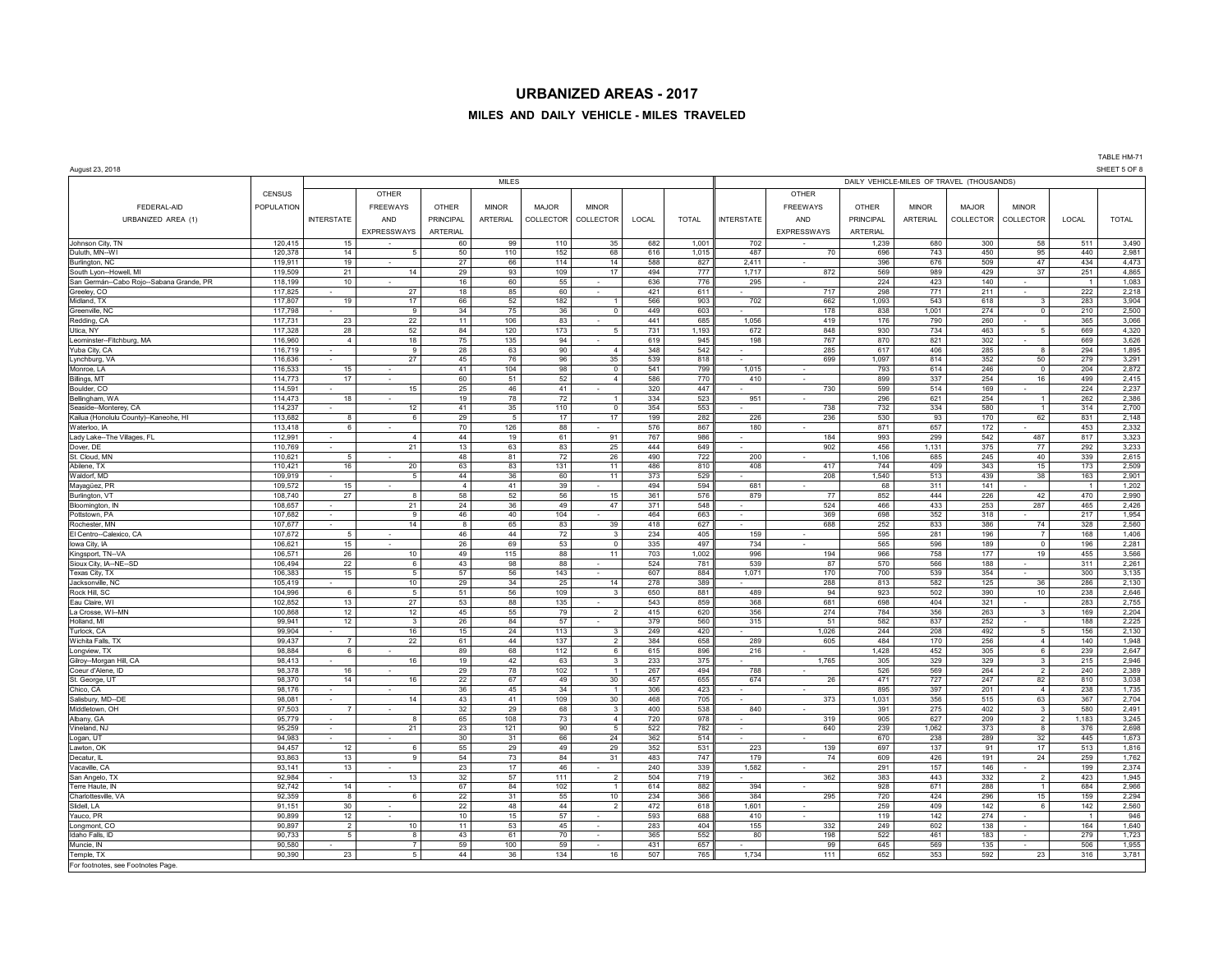#### **MILES AND DAILY VEHICLE - MILES TRAVELED**

August 23, 2018 SHEET 6 OF 8 MILES DAILY VEHICLE-MILES OF TRAVEL (THOUSANDS) CENSUS | OTHER | | | | | | | | OTHER FEDERAL-AID | POPULATION | | FREEWAYS | OTHER | MINOR | MAJOR | MINOR | MINOR | MINOR | MINOR | MINOR | MINOR | MINOR | MINOR | MINOR | URBANIZED AREA (1) | INTERSTATE | AND | PRINCIPAL | ARTERIAL | COLLECTOR | COLLECTOR | COLLECTOL | COLLECTOR | COLLECTOR | COLLECTOR | COLLECTOR | COLLECTOR | COLLECTOR | COLLECTOR | COLLECTOR | COLLECTOR | COLL EXPRESSWAYS ARTERIAL EXPRESSWAYS ARTERIAL Jackson, MI 90,057 10 15 35 80 67 10 379 596 513 339 419 614 263 25 257 2,430 Florence, SC | 89,557 | 14 | 2 | 34 | 79 | 96 | | 795 || 646 | 42 | 634 | 806 | 412 | - | 2,154 | 2,754 Santa Fe,NM 89,284 13 - 13 45 65 58 34 510 725 366 - 938 485 261 78 198 2,325 362 366 261 366 261 278 198 2,325 Mandeville--Covington, LA | 88,925 | 18 | 3 | 26 | 48 | 24 | 0 | 366 | 485 || 182 | 621 | 552 | 83 | 1 | 118 | 2,752 Blacksburg, VA | 88,542 | 5 | 13 | 16 | 31 | 33 | 13 | 311 | 422 || 245 | 404 | 195 | 405 | 148 | 18 | 260 | 1,674 Portsmouth, NH--ME | 88,200 | 16 | 30 | 20 | 54 | 110 | 9 | 518 | 1,353 | 1,116 | 283 | 558 | 518 | 33 | 310 | 4,208 Anderson, IN | 88,133 | 19 | 42 | 97 | 94 | 44 | 613 | 990 | 993 | | 521 | 632 | 282 | 95 | 690 | 3,213 Dover--Rochester, NH--ME | 88,087 | - | 19 | 18 | 77 | 49 | 1 | 322 | 485 || - | 691 | 260 | 740 | 230 | 1 | 204 | 2,126 Lawrence, KS | 88,053 | 8 | 16 | 9 | 69 | 67 | 17 | 322 | 508 || 270 | 281 | 175 | 669 | 249 | 30 | 245 | 1,920 Hanford, CA 88 - 196 | 1,414 15 | 14 | 15 | 158 | 1,414 15 | 1,414 | 159 | 1,414 | 15 Tracy, CA 87,569 | 7 | - | 30 | 23 | 50 | 1 | 187 | 299 || 710 | - | 420 | 197 | 213 | 1 | 105 | 1,646 State College, PA 87,454 9 5 29 25 43 - 223 335 287 102 392 181 203 - 58 1,224 Port Huron, MI | 87,106 | 14 | 2 | 31 | 93 | 61 | - | 347 | 548 || 379 | 19 | 411 | 719 | 206 | - | 226 | 1,960 Springfield, OH 85,256 | 11 9 25 58 58 19 358 538 654 181 314 423 311 55 508 2,447 Dalton, GA 85,239 | 16 - | 40 76 78 9 634 854 1,222 - | 738 616 338 28 1,016 3,957 Fajardo, PR 85,225 17 - 5 14 45 - 454 535 437 - 66 95 162 - 1 760 Prescott Valley--Prescott, AZ 84,744 - 14 | 19 | 57 | 86 | 18 | 704 | 898 || - | 256 | 564 | 762 | 297 | 38 | 1,036 | 2,953 Napa, CA 83,913 | 83,913 | - | 10 || 21 || 19 || 48 || - || 218 || 315 || - || 199 || 499 || 408 || 146 || 215 || - || 1,274 Alton, IL--MO | 83,890 | - | 2 | - | - | 2 | 4 || - | - | - | 53 53 Bend,OR | 83,794 | - | - | 31 | 62 | 56 | 1 | 313 | 463 || - | - - | 721 | 496 | 196 | 1 | 205 | 1,619 Manteca, CA 83,578 | 83,578 | 18 | 24 | 19 | 46 | 2 | 226 | 334 | - | 1,463 | 341 | 159 | 186 | 6 | 142 | 2,298 Alexandria, LA 82,804 | 14 12 39 60 96 2 457 680 251 323 766 391 292 8 148 2,179 Joplin, MO 82,775 12 10 33 77 68 - 526 725 390 158 537 511 211 - 269 2,076 Missoula, MT 82,157 20 - 30 31 61 1 421 564 359 - 578 234 187 0 371 1,730 Bismarck, ND | 81,955 | 16 | 75 | 755 | 381 | 1,948 Kankakee, IL 81,926 20 - 23 49 65 9 336 503 581 - 309 340 168 8 254 1,660 Livermore, CA | 81,624 | 8 | - | 19 | 33 | 49 | 4 | 254 | 367 || 1,516 | - | 450 | 453 | 253 | 6 | 391 | 3,069 Rapid City, SD 81,251 81,251 25 12 20 89 80 - 549 755 545 545 174 262 669 196 - 191 2,036 Wheeling, WV--OH | 81,249 | 33 | 16 | 34 | 45 | 115 | 10 | 477 | 730 | 1,317 | 298 | 497 | 324 | 282 | 10 | 330 |3,058 St. Joseph, MO--KS | 81,176 | 18 | 6 | 36 | 51 | 58 | 0 | 422 | 590 || 398 | 125 | 392 | 287 | 186 | 0 | 256 | 1,644 Homosassa Springs--Beverly Hills--Citrus Springs, FL 80,962 - - 67 28 52 88 1,193 1,428 - - 1,290 273 352 245 1,271 3,431 Juana Diaz, PR 80,928 5 - 7 20 20 - 344 396 188 - 98 164 65 - 1 516 Hattiesburg, MS | 80,358 | 11 | - | 49 | 64 | 85 | - | 622 | 831 || 413 | - | 1,030 | 373 | 365 | - | 536 | 2,718 Guayama, PR 80,155 9 - 9 24 25 - - 67 167 - 181 209 75 - 1 632 Altoona, PA 79,930 | 14 1 | 37 34 60 - 325 471 407 32 433 273 158 - 115 1,418 Anniston--Oxford, AL | 79,796 | 15 | | 40 | 110 | 92 | 816 | 611 | - | 822 | 776 | 236 | 2 | 551 | 2,997 Lafayette--Louisville--Erie, CO 7 | 17 | 45 | 37 | | 331 | 438 | | 434 | 457 | 192 | | 156 | 1,556 Madera, CA 78,413 - 7 5 57 39 2 225 336 - 545 66 317 115 1 11 1,056 Battle Creek, MI 78,393 | 16 | 0 | 35 | 81 | 50 | 11 | 431 | 624 || 888 | 9 | 451 | 665 | 161 | 35 | 265 | 2,475 Bowling Green, KY | 78,306 | 8 | 10 | 26 | 46 | 20 | 380 | 447 | 180 | 519 | 494 | 310 | 61 | 2,291 2,291 Texarkana--Texarkana, TX--AR | 78,162 | 34 5 52 93 161 21 539 905 770 64 658 424 336 13 148 2,414 Lebanon, PA 7 7,086 - 1 - 1 32 25 57 - 315 428 - 1 - 1 396 167 205 - 111 939 Valdosta, GA 7 - 1990 - 1990 1,099 - 1990 - 1990 - 1990 - 1990 - 1990 - 1991 - 1991 - 1991 - 1991 - 1991 - 199 Florence, AL | 77,074 - 52 | 69 | 78 | 8 | 746 | 954 || - | - | 1,051 | 454 | 178 | 7 | 789 | 2,478 Newark, OH 76,068 3 15 23 26 51 17 308 442 127 443 346 246 281 54 346 1,842 Anderson, SC | 75,702 | 0 | 105 | 0 | 558 | 778 || 26 | 1,594 0 | 1,594 Williamsburg, VA 139 19 13, 1989 9 13 | 25 40 32 5 302 426 655 370 363 410 176 176 20 139 2,133 Mansfield, OH | 75,250 | 10 | 20 | 29 | 69 | 88 | 7 | 374 | 596 || 491 | 448 | 288 | 533 | 255 | 9 | 455 | 2,479 Lake Jackson--Angleton, TX | 74,830 | 16 | 28 | 83 | 99 | 5 | 306 | 57 || - | 674 | 422 | 619 | 300 | 10 | 106 | 2,132 Auburn, AL 74,741 17 - 33 90 69 2 598 808 773 - 601 752 269 1 439 2,836 Wausau, WI 74,632 10 24 33 96 99 - 476 736 321 735 376 402 180 - 146 2,160 Oshkosh, WI 7 99 1,581 11 2 31 48 58 - 242 392 647 32 345 268 200 - 89 1,581 3945 268 392 - 89 1,581 Cheyenne, WY 73 - 1,964 - 1,964 - 1,964 50 113 37 391 680 523 - 1,964 250 246 45 275 1,964 Watsonville, CA 75.534 | 73,534 | 4 | 11 | 14 | 67 | 1 | 103 | 201 || - | 197 | 218 | 150 | 423 | 1 | 99 | 1,088 Elizabethtown--Radcliff, KY | 73,467 | 3 | 1 | 22 | 56 | 52 | 458 | 600 || 160 | 27 | 480 | 654 | 210 | 22 | 263 | 1,817 Sumter, SC 73,107 - 6 38 56 94 1 499 694 - 73 570 418 307 1 171 1,539 Lima, OH 72,852 13 - 30 29 79 32 343 527 498 - 301 266 405 82 405 1,957 Davis,CA 7 = 1,370 = 1,370 (1,370 − 1,370 − 1,370 − 1,370 − 1,370 − 1,370 − 1,370 − 1,370 − 1,370 − 1,370 − 1,370 − 1,370 − 1,370 − 1,370 − 1,370 − 1,370 − 1,370 − 1,370 − 1,370 − 1,370 − 1,370 − 1,370 − 1,370 − 1,370 − 1 Westminster--Eldersburg, MD | 72,714 - | - | 45 26 78 3 326 477 - | - | 1,094 261 281 321 10 194 1,879 Flagstaff, AZ 71,957 20 - 11 30 68 8 183 321 627 - 305 341 326 9 134 1,741 Jackson, TN | 71,880 | 12 | 55 | 59 | 15 | 402 | 537 | | 767 | 525 | 269 | 19 | 473 | 2,589 Camarillo, CA 71,772 - 8 8 18 35 28 - 164 253 - 1,046 333 392 135 - 106 2,013 - 1,066 2,013 Florida--Imbery--Barceloneta, PR | 71,747 | 11 | - | 14 | 28 | 32 | - | 27 | 511 | - | 308 | 202 | 92 | - | 1 | 1,114

For footnotes, see Footnotes Page.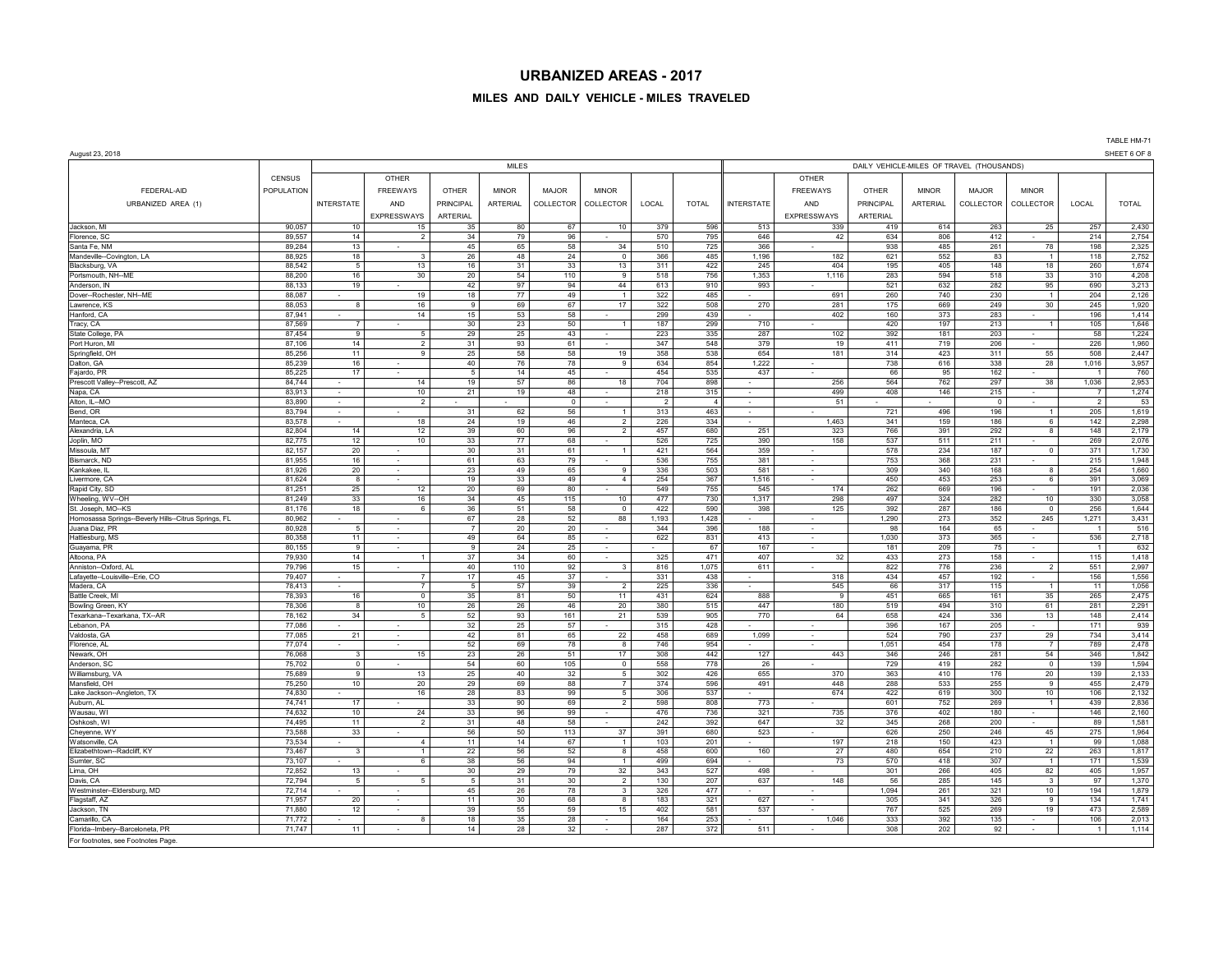## **MILES AND DAILY VEHICLE - MILES TRAVELED**

|                                                                         |                  |                          |                    |                       |                 |              |                              |                                           |              |                   |                    |                 |                 |              |                         |            | IADLE NW-7 I<br>SHEET 7 OF 8 |  |  |  |
|-------------------------------------------------------------------------|------------------|--------------------------|--------------------|-----------------------|-----------------|--------------|------------------------------|-------------------------------------------|--------------|-------------------|--------------------|-----------------|-----------------|--------------|-------------------------|------------|------------------------------|--|--|--|
| August 23, 2018                                                         |                  |                          |                    |                       | <b>MILES</b>    |              |                              | DAILY VEHICLE-MILES OF TRAVEL (THOUSANDS) |              |                   |                    |                 |                 |              |                         |            |                              |  |  |  |
|                                                                         |                  |                          |                    |                       |                 |              |                              |                                           |              | OTHER             |                    |                 |                 |              |                         |            |                              |  |  |  |
|                                                                         | CENSUS           |                          | OTHER              |                       |                 |              |                              |                                           |              |                   |                    |                 |                 |              |                         |            |                              |  |  |  |
| FEDERAL-AID                                                             | POPULATION       |                          | <b>FREEWAYS</b>    | OTHER                 | <b>MINOR</b>    | <b>MAJOR</b> | <b>MINOR</b>                 |                                           |              |                   | <b>FREEWAYS</b>    | OTHER           | <b>MINOR</b>    | <b>MAJOR</b> | <b>MINOR</b>            |            |                              |  |  |  |
| URBANIZED AREA (1)                                                      |                  | <b>INTERSTATE</b>        | <b>AND</b>         | <b>PRINCIPAL</b>      | <b>ARTERIAL</b> | COLLECTOR    | COLLECTOR                    | LOCAL                                     | <b>TOTAL</b> | <b>INTERSTATE</b> | AND                | PRINCIPAL       | <b>ARTERIAL</b> | COLLECTOR    | COLLECTOR               | LOCAL      | <b>TOTAL</b>                 |  |  |  |
|                                                                         |                  |                          | <b>EXPRESSWAYS</b> | <b>ARTERIAL</b>       |                 |              |                              |                                           |              |                   | <b>EXPRESSWAYS</b> | <b>ARTERIAL</b> |                 |              |                         |            |                              |  |  |  |
| Sheboygan, WI                                                           | 71,313           | -9                       | -3                 | 18                    | 57              | 50           |                              | 281                                       | 418          | 294               | 74                 | 197             | 324             | 162          | $\sim$                  | 105        | 1,156                        |  |  |  |
| Weirton--Steubenville, WV--OH--PA                                       | 70,889           |                          | 43                 | 36                    | 52              | 76           | 18                           | 407                                       | 632          |                   | 715                | 382             | 228             | 182          | 14                      | 309        | 1,831                        |  |  |  |
| Bay City, MI                                                            | 70.585           | $\overline{7}$           | -7                 | 30                    | 76              | 54           | $\mathbf{1}$                 | 293                                       | 469          | 310               | 172                | 469             | 408             | 152          | 3                       | 209        | 1,723                        |  |  |  |
| Owensboro, KY                                                           | 70,543           | ÷.<br>$\overline{7}$     | 13                 | 15                    | 40<br>55        | 47           | 28<br>$\overline{1}$         | 280                                       | 424<br>776   |                   | 411                | 203             | 422<br>354      | 214<br>261   | 81                      | 164<br>597 | 1,494<br>2,570               |  |  |  |
| Decatur, AL<br>Morgantown, WV                                           | 70,436<br>70,350 | 25                       | $\overline{4}$     | 52<br>22              | 34              | 113<br>61    | $\overline{2}$               | 548<br>225                                | 373          | 336<br>893        | 6                  | 1,022<br>457    | 272             | 205          | $\circ$<br>$\mathbf{1}$ | 134        | 1,969                        |  |  |  |
| Porterville, CA                                                         | 70,272           |                          | $\sim$             | 17                    | 28              | 29           | $\overline{2}$               | 234                                       | 310          |                   | $\sim$             | 333             | 180             | 102          | 8                       | 224        | 848                          |  |  |  |
| Pocatello, ID                                                           | 69,809           | 16                       |                    | 37                    | 46              | 29           | $\circ$                      | 254                                       | 382          | 358               |                    | 344             | 232             | 63           | $\circ$                 | 339        | 1,337                        |  |  |  |
| Janesville, WI                                                          | 69,658           | $\overline{7}$           |                    | 37                    | 64              | 78           |                              | 328                                       | 522          | 382               | 127                | 394             | 343             | 168          |                         | 146        | 1,561                        |  |  |  |
| Bristol--Bristol, TN--VA                                                | 69,501           | 32                       |                    | 49                    | 75              | 69           | 26                           | 482                                       | 733          | 1,366             |                    | 658             | 500             | 201          | 37                      | 251        | 3,013                        |  |  |  |
| Winchester, VA                                                          | 69.449           | 16                       | $\mathbf{q}$       | 30 <sup>7</sup>       | 22              | 51           | $\overline{4}$               | 245                                       | 378          | 930               | 256                | 525             | 307             | 281          | 15                      | 188        | 2.502                        |  |  |  |
| St. Augustine, FL<br>Johnstown PA                                       | 69,173<br>69.014 | ×,<br>$\sim$             | ×.<br>8            | 26<br>33              | 32<br>47        | 33<br>46     | $\overline{2}$<br>$\sim$     | 312<br>303                                | 405<br>437   | $\sim$            | 141                | 729<br>255      | 529             | 182<br>138   | 20                      | 333<br>62  | 1,792                        |  |  |  |
| Hilton Head Island, SC                                                  | 68,998           | $\sim$                   | $\mathbf{r}$       | 25                    | 21              | 31           |                              | 56                                        | 132          |                   |                    | 946             | 221<br>331      | 203          | ۰.                      | 37         | 817<br>1,517                 |  |  |  |
| Dothan, AL                                                              | 68,781           | ÷.                       |                    | 60                    | 121             | 95           | 5                            | 536                                       | 817          |                   |                    | 1,369           | 619             | 177          | $\overline{4}$          | 663        | 2,832                        |  |  |  |
| Lodi, CA                                                                | 68,738           | ×.                       | 11                 | 13                    | 27              | 44           | $\overline{1}$               | 178                                       | 275          |                   | 798                | 167             | 205             | 151          | $\overline{2}$          | 115        | 1,437                        |  |  |  |
| DeKalb, IL                                                              | 68,545           | 11                       |                    | 15                    | 52              | 31           | 14                           | 224                                       | 348          | 352               |                    | 193             | 431             | 85           | 17 <sup>2</sup>         | 183        | 1,262                        |  |  |  |
| West Bend, WI                                                           | 68,444           | 6                        | 11                 | 39                    | 62              | 64           |                              | 308                                       | 489          | 226               | 307                | 532             | 237             | 141          |                         | 174        | 1,617                        |  |  |  |
| Rocky Mount, NC                                                         | 68,243           | $\overline{4}$           | 14                 | 36                    | 68              | 33           | 15                           | 345                                       | 514          | 165               | 504                | 484             | 526             | 130          | 54                      | 122        | 1,985                        |  |  |  |
| Elmira, NY                                                              | 67,983           | 15                       |                    | 42                    | 49              | 63           | $\overline{7}$               | 283                                       | 459          | 512               |                    | 403             | 294             | 162          | $5\phantom{.0}$         | 226        | 1,603                        |  |  |  |
| Carbondale,                                                             | 67,821           | $\overline{4}$           |                    | 39                    | 49              | 80           | 29                           | 382                                       | 584          | 135               |                    | 677             | 311             | 209          | 31                      | 200        | 1,562                        |  |  |  |
| Dubuque, IA--IL<br>Hammond, LA                                          | 67,818<br>67,629 | 33                       |                    | 28<br>17              | 52<br>57        | 35<br>77     | $\circ$<br>6                 | 279<br>$\overline{7}$                     | 395<br>198   | 1,627             |                    | 340<br>330      | 325<br>536      | 114<br>282   | $\mathsf{o}\,$<br>9     | 228<br>17  | 1,007<br>2,801               |  |  |  |
| Parkersburg, WV--OH                                                     | 67.229           | 10                       |                    | 44                    | 57              | 46           | 6                            | 358                                       | 520          | 217               |                    | 588             | 415             | 124          | $\mathbf{3}$            | 145        | 1,492                        |  |  |  |
| Wenatchee, WA                                                           | 67,227           |                          | 19                 | 23                    | 59              | 57           | $\overline{\mathbf{3}}$      | 228                                       | 390          |                   | 310                | 400             | 271             | 113          | $\mathbf{1}$            | 135        | 1,231                        |  |  |  |
| Harrisonburg, VA                                                        | 66.784           | 13                       | ٠                  | 26                    | 34              | 58           | 29                           | 185                                       | 344          | 694               |                    | 383             | 378             | 189          | 40                      | 127        | 1,812                        |  |  |  |
| Cleveland TN                                                            | 66.777           | 18                       | -5                 | 37                    | 108             | 77           | 90                           | 606                                       | 942          | 845               | 159                | 588             | 519             | 195          | 49                      | 660        | 3,016                        |  |  |  |
| Zephyrhills, FL                                                         | 66.609           | $\sim$                   |                    | 43                    | 32              | 39           | 21                           | 240                                       | 374          |                   |                    | 722             | 357             | 203          | 53                      | 255        | 1,591                        |  |  |  |
| Hanover, PA                                                             | 66,301           | $\sim$                   | $\overline{7}$     | 53                    | 26              | 54           |                              | 337                                       | 477          |                   | 145                | 657             | 192             | 186          | ۰.                      | 227        | 1,407                        |  |  |  |
| Monessen--California, PA                                                | 66,086<br>66,025 | 12<br>5                  | 13                 | 30 <sup>°</sup><br>41 | 57<br>73        | 70<br>68     | $\sim$<br>49                 | 416<br>269                                | 599<br>505   | 388<br>189        | 126                | 298<br>613      | 254<br>394      | 159<br>205   | 208                     | 138<br>322 | 1,361<br>1,930               |  |  |  |
| Michigan City--La Porte, IN--MI<br>Glens Falls, NY                      | 65,443           | 18                       | $\sim$             | 46                    | 78              | 70           | ×.                           | 330                                       | 543          | 672               | -                  | 546             | 385             | 154          | ÷.                      | 153        | 1,910                        |  |  |  |
| Jonesboro, AR                                                           | 65,419           | 14                       | 5                  | 44                    | 89              | 80           | 36                           | 581                                       | 850          | 287               | 108                | 769             | 534             | 208          | 41                      | 224        | 2,172                        |  |  |  |
| Conway, AR                                                              | 65,277           | 18                       | ×.                 | 21                    | 108             | 111          | $\overline{\mathbf{3}}$      | 404                                       | 664          | 1,031             | $\sim$             | 490             | 669             | 189          | 5                       | 164        | 2,547                        |  |  |  |
| Great Falls, MT                                                         | 65,207           | 8                        |                    | 32                    | 36              | 46           | $\overline{1}$               | 322                                       | 444          | 81                |                    | 423             | 149             | 106          | $\mathbf{1}$            | 281        | 1,041                        |  |  |  |
| El Paso de Robles (Paso Robles)--Atascadero, CA                         | 65,088           |                          | 20                 | 14                    | 68              | 67           | $\overline{2}$               | 302                                       | 474          |                   | 1,073              | 255             | 400             | 216          | $\overline{2}$          | 245        | 2,192                        |  |  |  |
| Casper, WY                                                              | 64.548           | 13                       | $\mathbf{3}$       | 45                    | 49              | 60           | 14                           | 299                                       | 482          | 156               | 35                 | 398             | 374             | 177          | 30 <sup>1</sup>         | 118        | 1,287                        |  |  |  |
| Fairbanks, Al<br>Gadsden, AL                                            | 64,513<br>64,172 | 25<br>15                 |                    | 22<br>60              | 41<br>65        | 71<br>95     | 54<br>$\overline{4}$         | 430<br>801                                | 643<br>1,039 | 350<br>322        |                    | 352<br>996      | 290<br>323      | 161<br>190   | 69<br>$\overline{3}$    | 528<br>721 | 1,751<br>2,554               |  |  |  |
| Saratoga Springs, NY                                                    | 64,100           | 19                       | $\overline{2}$     | 34                    | 29              | 68           | 15                           | 324                                       | 490          | 1,128             | 47                 | 454             | 281             | 307          | 43                      | 559        | 2,819                        |  |  |  |
| Petaluma, CA                                                            | 64,078           |                          | 8                  | $\overline{7}$        | 17              | 40           | $\overline{2}$               | 175                                       | 249          |                   | 870                | 124             | 265             | 290          | 8                       | 151        | 1,709                        |  |  |  |
| Twin Rivers--Hightstown, NJ                                             | 64,037           | $\overline{4}$           | $\Delta$           | 21                    | 33              | 41           | 16                           | 193                                       | 311          | 600               | 80                 | 756             | 277             | 180          | 59                      | 244        | 2,195                        |  |  |  |
| Beckley, WV                                                             | 64,022           | 32                       |                    | 29                    | 68              | 153          | $\overline{7}$               | 428                                       | 717          | 828               |                    | 579             | 539             | 309          | 9                       | 80         | 2,345                        |  |  |  |
| Longview, WA--OR                                                        | 63,952           | $\overline{9}$           | $\mathbf{3}$       | 30                    | 45              | 48           | $\overline{4}$               | 194                                       | 332          | 497               | 96                 | 377             | 280             | 122          | $\overline{4}$          | 164        | 1,538                        |  |  |  |
| Beloit, WI--IL                                                          | 63,835           | 10                       |                    | 36                    | 58              | 54           | $\overline{2}$               | 295                                       | 455          | 444               |                    | 348             | 268             | 120          | $\mathbf{1}$            | 155        | 1,335                        |  |  |  |
| Los Lunas, NM<br>Victoria, TX                                           | 63,758<br>63,683 | 8                        | $\overline{4}$     | 23<br>60              | 29<br>42        | 60<br>56     | ${\bf 26}$<br>$\overline{1}$ | 508<br>345                                | 654<br>509   | 151               | 63                 | 314<br>871      | 186<br>530      | 152<br>161   | 54<br>$\mathbf{3}$      | 176<br>175 | 1,033<br>1,802               |  |  |  |
| Mount Vernon, WA                                                        | 62,966           | $\overline{7}$           |                    | 14                    | 54              | 46           | $\overline{1}$               | 201                                       | 324          | 485               |                    | 257             | 374             | 135          | $\overline{2}$          | 155        | 1,408                        |  |  |  |
| Corvallis, OR                                                           | 62,433           |                          |                    | 25                    | 41              | 48           | $\overline{\mathbf{3}}$      | 210                                       | 327          |                   |                    | 320             | 278             | 119          | $\mathbf{1}$            | 111        | 828                          |  |  |  |
| Kokomo, IN                                                              | 62,182           | $\overline{\phantom{a}}$ | 10                 | 19                    | 79              | 63           | $\overline{1}$               | 335                                       | 507          |                   | 200                | 291             | 468             | 202          | $\mathbf{3}$            | 349        | 1,513                        |  |  |  |
| Sherman, TX                                                             | 61.900           | $\sim$                   | 18                 | 25                    | 68              | 91           | ٠                            | 407                                       | 611          | $\sim$            | 818                | 313             | 422             | 174          |                         | 77         | 1.804                        |  |  |  |
| Sebring--Avon Park, FL                                                  | 61.625           | $\sim$                   |                    | 34                    | 6               | 96           | $\mathbf{a}$                 | 809                                       | 952          |                   |                    | 785             | 64              | 378          | 9                       | 861        | 2,099                        |  |  |  |
| Grand Forks, ND--MN                                                     | 61.270           | -6                       | ٠                  | 25                    | 43              | 47           | $\mathbf{3}$                 | 208                                       | 332          | 79                | $\sim$             | 377             | 202             | 113          | 3                       | 137        | 911                          |  |  |  |
| Bangor, ME                                                              | 61,210           | 15                       | $\sim$             | 22                    | 47              | 59           | $\overline{\mathbf{3}}$      | 263                                       | 409          | 477               | $\sim$             | 241             | 437             | 285          | 8                       | 200        | 1,649                        |  |  |  |
| Goldsboro, NO<br>Benton Harbor--St. Joseph--Fair Plain, MI              | 61,054<br>61.022 | 8<br>20                  | 21                 | 18<br>34              | 79<br>61        | 47<br>46     | 3<br>6                       | 390<br>315                                | 565<br>482   | 146<br>963        | 286                | 319<br>404      | 571<br>379      | 196<br>138   | 11<br>14                | 239<br>209 | 1,767<br>2,106               |  |  |  |
| Rome, GA                                                                | 60,851           |                          | 3                  | 56                    | 61              | 111          | 5                            | 448                                       | 684          |                   | 79                 | 1,110           | 497             | 239          | 5 <sub>5</sub>          | 699        | 2,629                        |  |  |  |
| Ames, IA                                                                | 60,438           | $\overline{2}$           |                    | 22                    | 31              | 27           | $\overline{1}$               | 190                                       | 274          | 71                |                    | 359             | 290             | 105          | 1                       | 99         | 926                          |  |  |  |
| Lewiston, ME                                                            | 59,397           | 17                       |                    | 38                    | 33              | 83           | ٠                            | 382                                       | 554          | 241               | 30                 | 564             | 274             | 301          |                         | 177        | 1,586                        |  |  |  |
| San Luis Obispo, CA                                                     | 59,219           |                          | $\overline{7}$     | 14                    | 26              | 16           | $\overline{2}$               | 138                                       | 203          |                   | 426                | 275             | 262             | 52           | 5 <sub>5</sub>          | 115        | 1,135                        |  |  |  |
| Pittsfield, MA                                                          | 59,124           |                          |                    | 47                    | 41              | 62           |                              | 267                                       | 417          |                   |                    | 623             | 257             | 172          |                         | 290        | 1,343                        |  |  |  |
| Morristown, TN                                                          | 59,036           | $\overline{2}$           |                    | 50                    | 37              | 65           | 19                           | 390                                       | 562          | 51                |                    | 898             | 348             | 162          | 37                      | 301        | 1,797                        |  |  |  |
| Midland, MI<br>Lexington Park--California--Chesapeake Ranch Estates, MD | 59,014<br>58.875 | ٠                        | 24                 | 23<br>19              | 76<br>16        | 89<br>36     | 12<br>$\mathbf{a}$           | 311<br>218                                | 535<br>296   |                   | 556                | 377<br>592      | 550<br>243      | 295<br>225   | 23<br>25                | 167<br>97  | 1,969<br>1,182               |  |  |  |
| For footnotes, see Footnotes Page.                                      |                  |                          |                    |                       |                 |              |                              |                                           |              |                   |                    |                 |                 |              |                         |            |                              |  |  |  |
|                                                                         |                  |                          |                    |                       |                 |              |                              |                                           |              |                   |                    |                 |                 |              |                         |            |                              |  |  |  |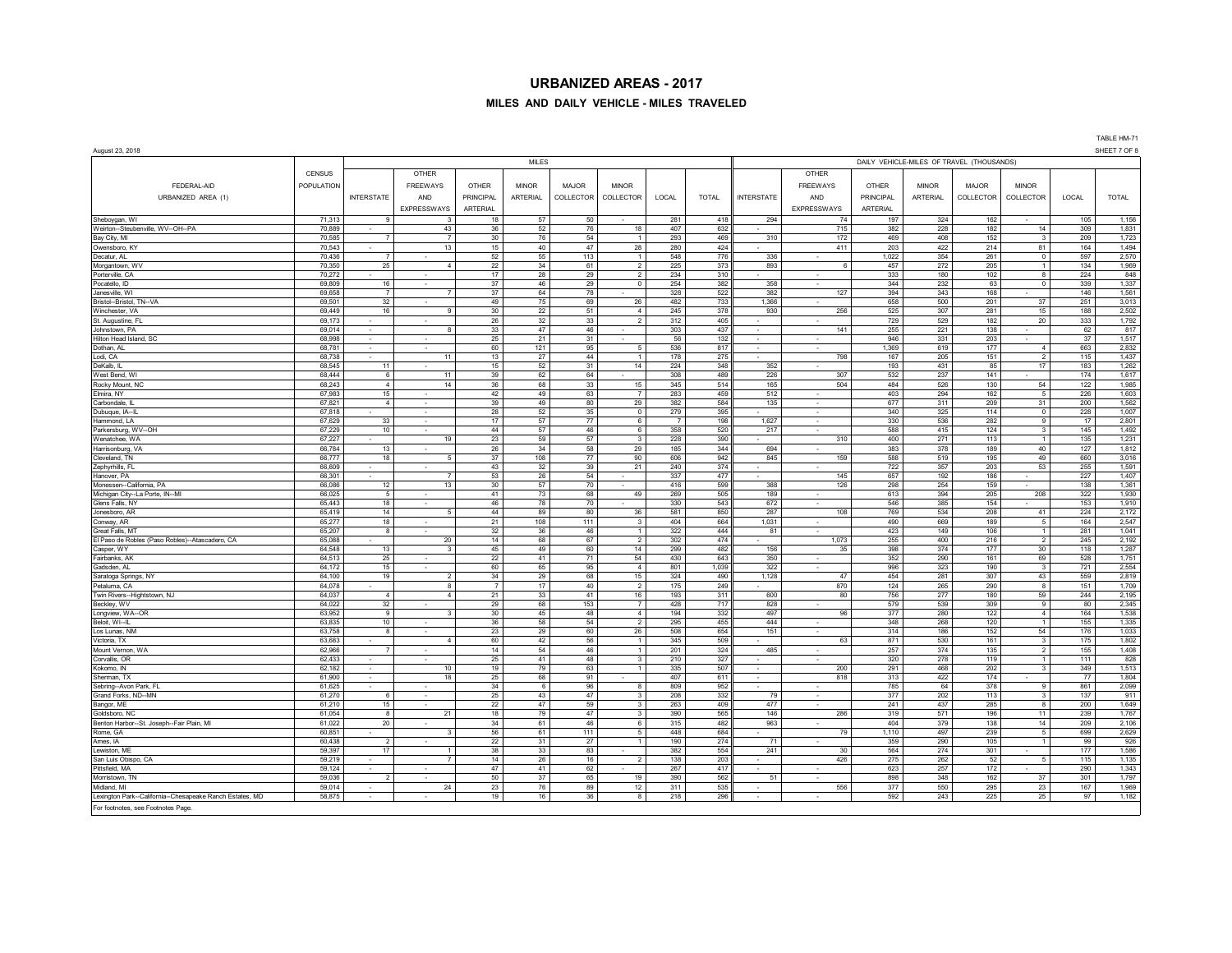# **URBANIZED AREAS - 2017 MILES AND DAILY VEHICLE - MILES TRAVELED**

| August 23, 2018                 |               |                   |                          |                 |                 |           |                          |         |                                           |                   |                    |                |              |              |                          |         | SHEET 8 OF 8 |  |  |  |
|---------------------------------|---------------|-------------------|--------------------------|-----------------|-----------------|-----------|--------------------------|---------|-------------------------------------------|-------------------|--------------------|----------------|--------------|--------------|--------------------------|---------|--------------|--|--|--|
|                                 |               |                   |                          |                 | <b>MILES</b>    |           |                          |         | DAILY VEHICLE-MILES OF TRAVEL (THOUSANDS) |                   |                    |                |              |              |                          |         |              |  |  |  |
|                                 | <b>CENSUS</b> |                   | OTHER                    |                 |                 |           |                          |         |                                           |                   | OTHER              |                |              |              |                          |         |              |  |  |  |
| FEDERAL-AID                     | POPULATION    |                   | <b>FREEWAYS</b>          | OTHER           | <b>MINOR</b>    | MAJOR     | <b>MINOR</b>             |         |                                           |                   | <b>FREEWAYS</b>    | OTHER          | <b>MINOR</b> | <b>MAJOR</b> | <b>MINOR</b>             |         |              |  |  |  |
| URBANIZED AREA (1)              |               | <b>INTERSTATE</b> | AND                      | PRINCIPAL       | <b>ARTERIAL</b> | COLLECTOR | COLLECTOR                | LOCAL   | <b>TOTAL</b>                              | <b>INTERSTATE</b> | AND                | PRINCIPAL      | ARTERIAL     | COLLECTOR    | COLLECTOR                | LOCAL   | <b>TOTAL</b> |  |  |  |
|                                 |               |                   | <b>EXPRESSWAYS</b>       | <b>ARTERIAL</b> |                 |           |                          |         |                                           |                   | <b>EXPRESSWAYS</b> | ARTERIAL       |              |              |                          |         |              |  |  |  |
| Jefferson City, MO              | 58.533        | $\sim$            | 40                       |                 | 70              | 47        |                          | 288     | 450                                       | . .               | 977                | 78             | 448          | 151          | $\overline{2}$           | 205     | 1,861        |  |  |  |
| Carson City, NV                 | 58.079        | 9                 |                          | 10              | 30              | $\Omega$  | 66                       | 268     | 384                                       | 348               |                    | 285            | 327          | $\Omega$     | 173                      | 98      | 1,231        |  |  |  |
| Watertown, NY                   | 57.840        | 16                |                          | 50              | 60              | 49        | - 6                      | 369     | 550                                       | 271               |                    | 375            | 335          | 114          | 6                        | 255     | 1,356        |  |  |  |
| Mankato, MN                     | 57,584        |                   | 11                       | 13              | 39              | 36        | 39                       | 232     | 371                                       |                   | 253                | 219            | 363          | 145          | 83                       | 141     | 1,204        |  |  |  |
| Kingston, NY                    | 57.442        | 38                | $\overline{4}$           | 48              | 55              | 140       | 14                       | 510     | 809                                       | 1,600             | 133                | 824            | 430          | 499          | 28                       | 596     | 4,111        |  |  |  |
| Daphne--Fairhope, AL            | 57.383        | 10                |                          | 20              | 88              | 111       | $\overline{2}$           | 523     | 753                                       | 532               |                    | 490            | 839          | 308          | $\overline{1}$           | 498     | 2.669        |  |  |  |
| Albany, OR                      | 56,997        | 9                 | $\sim$                   | 17              | 36              | 45        | 16                       | 195     | 318                                       | 522               | . .                | 315            | 240          | 108          | 18                       | 94      | 1,297        |  |  |  |
| Hazleton, PA                    | 56,827        | 10                | $\sim$                   | 18              | 32              | 42        | $\sim$                   | 256     | 357                                       | 318               | $\sim$             | 234            | 264          | 111          |                          | 150     | 1.077        |  |  |  |
| Staunton--Wavnesboro, VA        | 56.611        | 11                | $\overline{7}$           | 16              | 50              | 54        | 24                       | 256     | 418                                       | 542               | 94                 | 207            | 484          | 192          | 25                       | 106     | 1.649        |  |  |  |
| Williamsport, PA                | 56.142        | 10                | $\overline{7}$           | 14              | 41              | 42        | $\sim$                   | 223     | 337                                       | 357               | 129                | 160            | 284          | 87           |                          | 138     | 1,156        |  |  |  |
| Kahului, HI                     | 55,934        | $\sim$            |                          | 30              | $\overline{7}$  | 15        | 14                       | 85      | 151                                       | . .               |                    | 752            | 123          | 154          | 89                       | 240     | 1,358        |  |  |  |
| Walla Walla, WA--OR             | 55.805        | $\sim$            | 12                       | 24              | 51              | 38        | $_{3}$                   | 192     | 321                                       | $\sim$            | 136                | 206            | 164          | 65           | $\overline{2}$           | 71      | 644          |  |  |  |
| Woodland, CA                    | 55,513        | 8                 | $\overline{4}$           | 12              | 22              | 31        | 3                        | 131     | 212                                       | 371               | 83                 | 145            | 212          | 148          | 3                        | 78      | 1,038        |  |  |  |
| Hot Springs, AR                 | 55,121        | . .               | 17                       | 45              | 33              | 79        |                          | 364     | 544                                       | $\sim$            | 377                | 812            | 172          | 177          | $\alpha$                 | 180     | 1,728        |  |  |  |
| Columbus, IN                    | 54.933        | 15                |                          | 27              | 45              | 51        | $\sim$                   | 319     | 456                                       | 628               |                    | 470            | 360          | 160          | $\sim$                   | 392     | 2.011        |  |  |  |
| Fond du Lac, WI                 | 54.901        | 9                 | 3                        | 25              | 67              | 52        | $\sim$                   | 237     | 393                                       | 372               | 40                 | 318            | 340          | 127          | ٠                        | 82      | 1,280        |  |  |  |
| Manhattan, KS                   | 54.622        | <b>1979</b>       | 10                       | 19              | 24              | 51        | 26                       | 274     | 405                                       |                   | 185                | 282            | 216          | 169          | 45                       | 173     | 1,070        |  |  |  |
| Titusville, FL                  | 54.386        | 12                | 3                        | 30              | 13              | 41        | - 6                      | 262     | 366                                       | 453               | 20                 | 468            | 174          | 185          | 16                       | 279     | 1,596        |  |  |  |
| Delano, CA                      | 54.372        | $\sim$            | 8                        | $^{\circ}$      | 32              | 27        | $\overline{1}$           | 120     | 189                                       |                   | 463                | $\overline{2}$ | 183          | 110          | 3                        | 87      | 847          |  |  |  |
| East Stroudsburg, PA--NJ        | 54,316        | 18                | 3                        | $\overline{7}$  | 47              | 40        | $\sim$                   | 282     | 397                                       | 1,011             | 83                 | 109            | 566          | 124          |                          | 128     | 2,021        |  |  |  |
| Ithaca, NY                      | 53.661        | . .               | -6                       | 13              | 50              | 47        | $\Omega$                 | 154     | 270                                       |                   | 152                | 206            | 318          | 125          |                          | 126     | 929          |  |  |  |
| Bloomsburg-Berwick, PA          | 53,618        | 14                | $\sim$                   | 29              | 39              | 58        | $\overline{\phantom{a}}$ | 256     | 396                                       | 511               | $\sim$             | 379            | 248          | 135          | ٠                        | 136     | 1,409        |  |  |  |
| Pine Bluff, AR                  | 53.495        | 17                | $\sim$                   | 34              | 64              | 63        | -3                       | 571     | 752                                       | 411               | - 11               | 324            | 350          | 154          | $\overline{2}$           | 404     | 1.644        |  |  |  |
| Lake Havasu City, AZ            | 53.427        | $\sim$            | . .                      | 15              | 61              | 23        | -6                       | 390     | 494                                       | <b>1979</b>       | $\sim$             | 270            | 338          | 66           | 6                        | 416     | 1,095        |  |  |  |
| Farmington, NM                  | 53.049        | $\sim$            | $\sim$                   | 30              | 33              | 30        | 5                        | 225     | 323                                       |                   | $\sim$             | 549            | 272          | 85           | 12                       | 153     | 1.072        |  |  |  |
| Cape Girardeau, MO--IL          | 52,900        | 14                | 9                        | 14              | 44              | 47        | $\sim$                   | 304     | 433                                       | 406               | 122                | 264            | 296          | 168          | $\overline{\phantom{a}}$ | 183     | 1,439        |  |  |  |
| San Marcos, TX                  | 52,826        | $\alpha$          | л.                       | 17              | 15              | 59        | -6                       | 171     | 276                                       | 985               | . .                | 230            | 195          | 391          | 11                       | 97      | 1.908        |  |  |  |
| Sierra Vista, AZ                | 52.745        | ٠                 | $\sim$                   | 10              | 37              | 31        | 12                       | 383     | 473                                       |                   |                    | 143            | 402          | 106          | 19                       | 58      | 728          |  |  |  |
| Cartersville, GA                | 52.477        | 12                | $\overline{\phantom{a}}$ | 33              | 72              | 58        | 21                       | 389     | 584                                       | 960               | $\sim$             | 629            | 515          | 182          | 36                       | 620     | 2,943        |  |  |  |
| Arrovo Grande--Grover Beach, CA | 52.000        | $\sim$            | 14                       | 10              | 38              | 52        | $\overline{2}$           | 153     | 269                                       |                   | 989                | 94             | 259          | 180          | $\overline{2}$           | 124     | 1.648        |  |  |  |
| Lewiston, ID-WA                 | 51.924        | . .               | $\overline{2}$           | 14              | 55              | 55        | <b>1979</b>              | 232     | 358                                       | . .               | ĥ                  | 143            | 389          | 136          |                          | 71      | 745          |  |  |  |
| Cumberland, MD--WV--PA          | 51.899        | 15                |                          | 21              | 53              | 45        | 17                       | 264     | 414                                       | 479               |                    | 260            | 406          | 106          | 18                       | 193     | 1.462        |  |  |  |
| Lompoc, CA                      | 51,509        | $\sim$            | $\sim$                   | 20              | 13              | 33        | <b>1979</b>              | 119     | 185                                       | <b>1979</b>       | $\sim$             | 290            | 81           | 132          | $\sim$                   | 101     | 604          |  |  |  |
| Hinesville, GA                  | 51.456        | $\sim$            | $\sim$                   | 15              | 34              | 26        | 3                        | 867     | 945                                       | . .               | . .                | 376            | 336          | 132          | 5                        | 363     | 1,212        |  |  |  |
| Uniontown--Connellsville, PA    | 51,370        | $\sim$            | 25                       | 31              | 20              | 100       |                          | 272     | 448                                       |                   | 349                | 421            | 114          | 237          |                          | 90      | 1,210        |  |  |  |
| Casa Grande, AZ                 | 51.331        | 13                |                          | 5               | 44              | 28        | 5                        | 295     | 389                                       | 544               |                    | 105            | 461          | 124          | $\overline{4}$           | 48      | 1,286        |  |  |  |
| Villas, NJ                      | 51.291        | $\sim$            | 12                       | 11              | 33              | 47        | $\mathbf{3}$             | 350     | 455                                       |                   | 253                | 127            | 364          | 176          | 8                        | 323     | 1.251        |  |  |  |
| Monroe, MI                      | 51,240        | 12                | $\sim$                   | 14              | 47              | 50        | -5                       | 187     | 316                                       | 722               | $\sim$             | 230            | 446          | 152          | 5                        | 436     | 1,990        |  |  |  |
| Brunswick, GA                   | 51.024        | 15                | $\sim$                   | 41              | 62              | 36        | $\overline{0}$           | 408     | 562                                       | 857               | $\sim$             | 728            | 527          | 123          | $\Omega$                 | 662     | 2.896        |  |  |  |
| Danville, IL                    | 50.996        | 9                 | $\sim$                   | 29              | 25              | 60        | 21                       | 281     | 425                                       | 199               | $\sim$             | 368            | 146          | 136          | 19                       | 132     | 1,001        |  |  |  |
| Chambersburg, PA                | 50.887        | 12                | $\sim$                   | 27              | 15              | 77        | $\sim$                   | 307     | 438                                       | 558               | . .                | 332            | 101          | 329          |                          | 139     | 1.459        |  |  |  |
| Grants Pass, OR                 | 50.520        | 25                | ٠                        | 23              | 43              | 86        | 15                       | 272     | 464                                       | 901               |                    | 344            | 212          | 234          | 24                       | 123     | 1,838        |  |  |  |
| New Bern, NC                    | 50.503        |                   | 11                       | 27              | 11              | 17        |                          | 298     | 365                                       |                   | 335                | 611            | 129          | 66           |                          | 152     | 1,292        |  |  |  |
| Grand Island, NE                | 50.440        | $\sim$            | $\overline{2}$           | 18              | 55              | 39        | $\mathbf{R}$             | 213     | 335                                       | $\sim$            | 29                 | 195            | 289          | 121          | 35                       | 162     | 831          |  |  |  |
| Pascagoula, MS                  | 50.428        | $\overline{2}$    |                          | 42              | 30              | 77        |                          | 330     | 481                                       | 125               |                    | 871            | 147          | 230          |                          | 233     | 1,605        |  |  |  |
| <b>TOTAL</b>                    | 222.921.512   | 16.516            | 10.767                   | 53.398          | 92.387          | 101.767   | 12.762                   | 722.789 | 1.010.387                                 | 1.478.521         | 661.857            | 1.166.447      | 1.006.917    | 494.944      | 39.341                   | 762.189 | 5.610.215    |  |  |  |

For footnotes, see Footnotes Page.